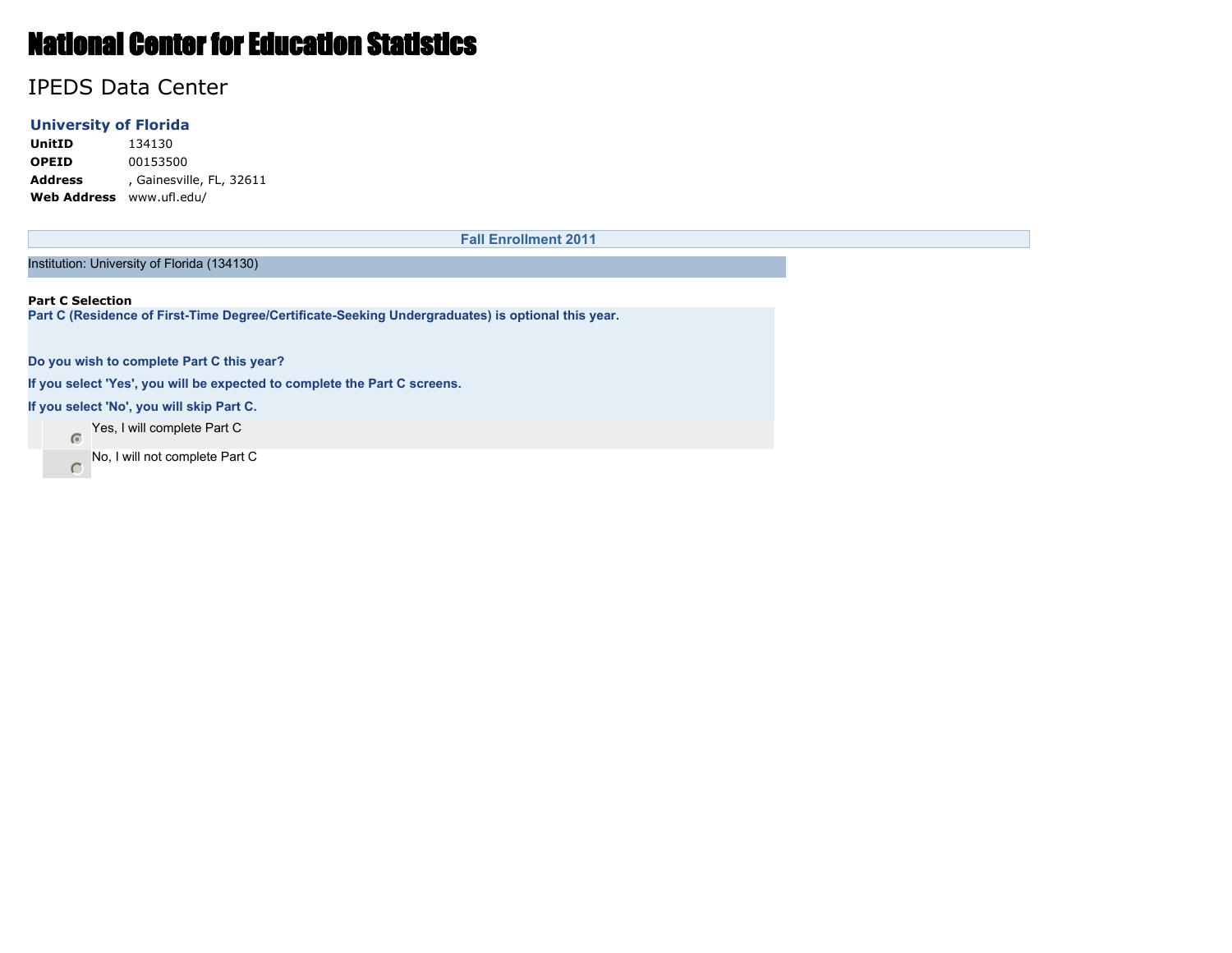## **Part A - Fall Enrollment for Full-Time Undergraduate Students**

**Enrollment as of the institution's official fall reporting date or as of October 15, 2011**

## **Full-time Undergraduate Students**

**Race/Ethnicity Reporting Reminder:**

•**Report Hispanic/Latino individuals of any race as Hispanic/Latino**

## •**Report race for non-Hispanic/Latino individuals only**

| Enrolled for                                       |             | Degree/certificate-seeking |            |                                      | Non-degree/             | Total,                                 |
|----------------------------------------------------|-------------|----------------------------|------------|--------------------------------------|-------------------------|----------------------------------------|
| credit                                             | First-time  | Transfer-in                | Continuing | Total degree/certificate-<br>seeking | non-certificate-seeking | full-time<br>undergraduate<br>students |
| Men                                                |             |                            |            |                                      |                         |                                        |
| Nonresident<br>alien                               | 21          | 21                         | 109        | 151                                  | 36                      | 187                                    |
| Hispanic/Latino                                    | 414         | 180                        | 1,656      | 2,250                                |                         | 2,254                                  |
| American<br>Indian or<br>Alaska Native             | 5           | 6                          | 36         | 47                                   | 0                       | 47                                     |
| Asian                                              | 249         | 43                         | 890        | 1,182                                | 15                      | 1,187                                  |
| Black or<br>African<br>American                    | 191         | $\overline{33}$            | 659        | 883                                  | 3                       | 886                                    |
| Native<br>Hawaiian or<br>Other Pacific<br>Islander | $\vert$ 1   | 0                          | 32         | 33                                   | $ 0\rangle$             | 33                                     |
| White                                              | 1,574       | 505                        | 5,947      | 8,026                                | 36                      | 8,062                                  |
| Two or more<br>races                               | 93          | 5                          | 190        | 288                                  |                         | 288                                    |
| Race and<br>ethnicity<br>unknown                   | 53          | 32                         | 301        | 386                                  |                         | 387                                    |
| <b>Total men</b>                                   | 2,601       | 825                        | 9,820      | 13,246                               | 85                      | 13,331                                 |
| Total men prior<br>year                            | 2,671       | 841                        | 9,892      | 13,404                               | 110                     | 13,514                                 |
| Women<br>Nonresident<br>alien                      | 14          | 14                         | 84         | 112                                  | 57                      | 169                                    |
| Hispanic/Latino                                    | 708         | $\sqrt{201}$               | 2,144      | 3,053                                | 19                      | 3,072                                  |
| American<br>Indian or<br>Alaska Native             | $\vert$ 7   | $\overline{4}$             | 43         | 54                                   | 0                       | 54                                     |
| Asian                                              | $317$       | $\overline{40}$            | 954        | 1,311                                | 11                      | 1,322                                  |
| <b>Black or</b><br>African<br>American             | 411         | 36                         | 1,315      | 1,762                                | 9                       | 1,771                                  |
|                                                    | $\sqrt{12}$ | $\overline{1}$             | 59         | 72                                   | $\vert$ 1               | 73                                     |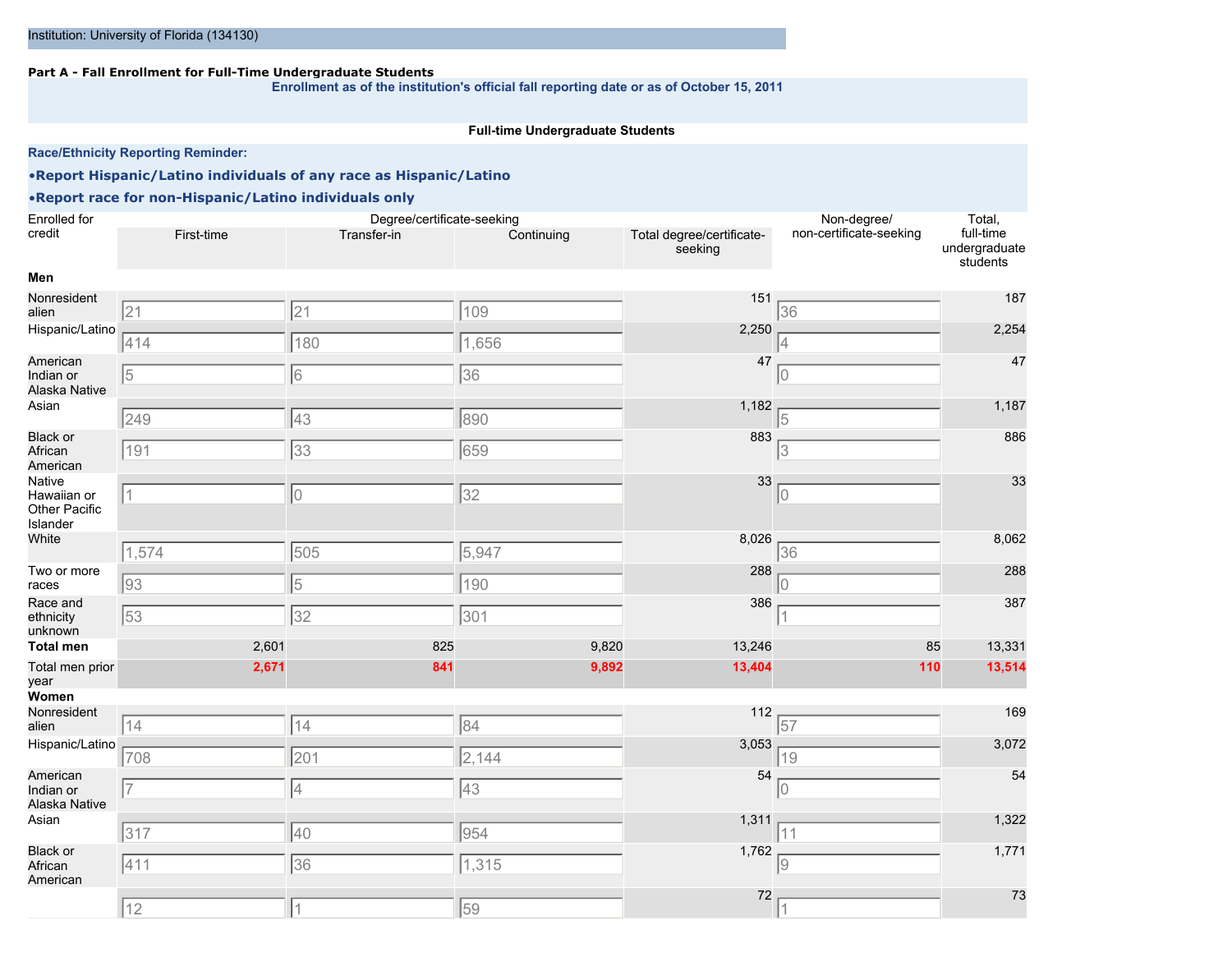| Native<br>Hawaiian or<br><b>Other Pacific</b><br>Islander |       |       |        |        |     |        |
|-----------------------------------------------------------|-------|-------|--------|--------|-----|--------|
| White                                                     | 2,138 | 442   | 7,026  | 9,606  | 82  | 9,688  |
| Two or more<br>races                                      | 121   | 8     | 283    | 412    |     | 414    |
| Race and<br>ethnicity<br>unknown                          | 80    | 18    | 344    | 442    |     | 449    |
| <b>Total women</b>                                        | 3,808 | 764   | 12,252 | 16,824 | 188 | 17,012 |
| Total women<br>prior year                                 | 3,661 | 676   | 12,469 | 16,806 | 155 | 16,961 |
| <b>Grand total</b><br>(men+women)                         | 6,409 | 1,589 | 22,072 | 30,070 | 273 | 30,343 |
| Grand total<br>(men+women)<br>prior year                  | 6,332 | 1,517 | 22,361 | 30,210 | 265 | 30,475 |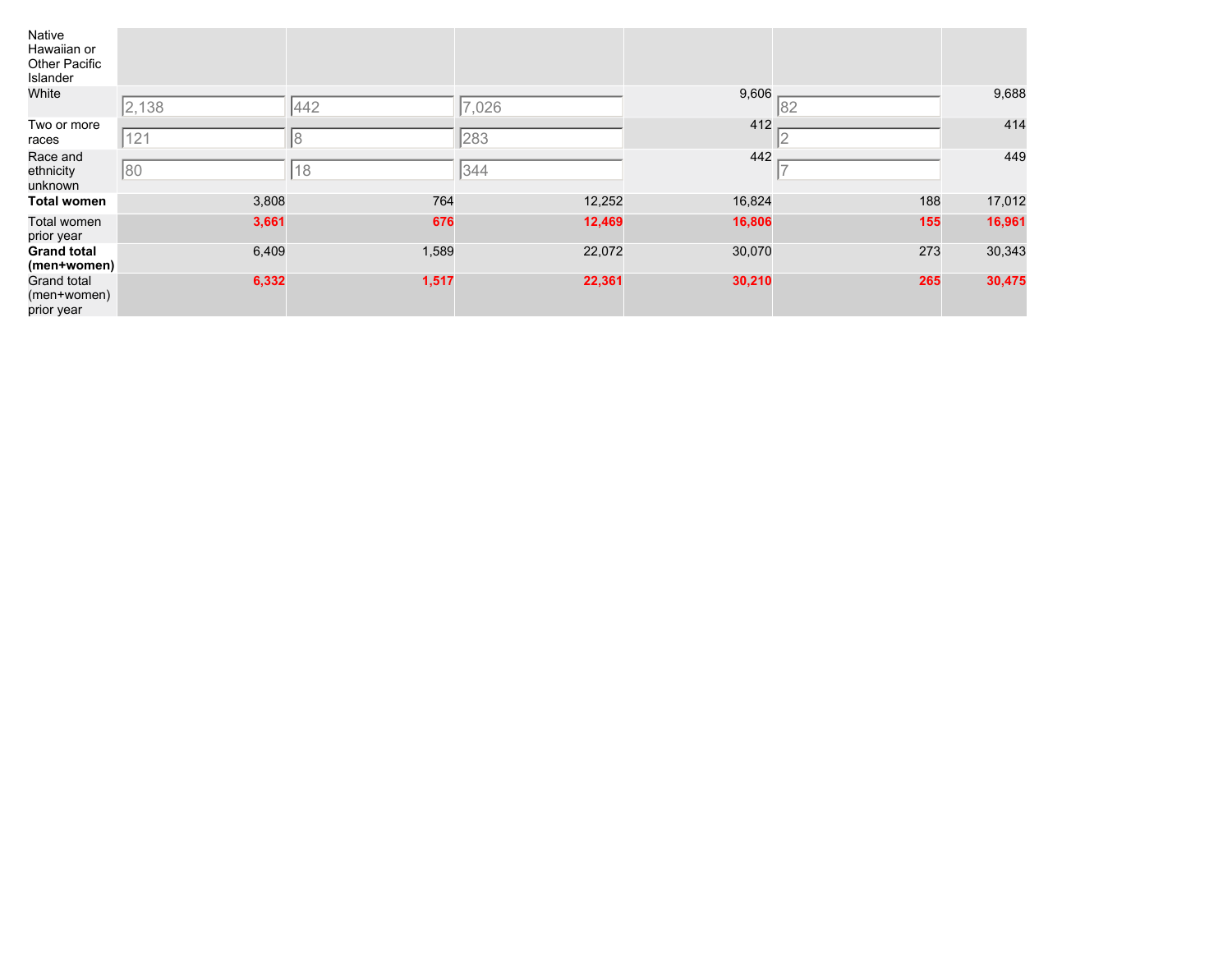## **Part A - Fall Enrollment for Part-time Undergraduate Students**

**Enrollment as of the institution's official fall reporting date or as of October 15, 2011**

## **Part-time Undergraduate Students**

**Race/Ethnicity Reporting Reminder:**

•**Report Hispanic/Latino individuals of any race as Hispanic/Latino**

## •**Report race for non-Hispanic/Latino individuals only**

| Enrolled for                                       |             | Degree/certificate-seeking |              |                                      | Non-degree/             | Total,                                 |
|----------------------------------------------------|-------------|----------------------------|--------------|--------------------------------------|-------------------------|----------------------------------------|
| credit                                             | First-time  | Transfer-in                | Continuing   | Total degree/certificate-<br>seeking | non-certificate-seeking | part-time<br>undergraduate<br>students |
| Men                                                |             |                            |              |                                      |                         |                                        |
| Nonresident<br>alien                               |             | $\overline{2}$             | 6            | 9                                    | 16                      | 15                                     |
| Hispanic/Latino                                    |             | 22                         | 146          | 169                                  | 15                      | 184                                    |
| American<br>Indian or<br>Alaska Native             | 10          | $\overline{0}$             | 2            | $\overline{2}$                       | 10                      | $\overline{c}$                         |
| Asian                                              |             | 5                          | 66           | 72                                   | 16                      | 78                                     |
| <b>Black or</b><br>African<br>American             | 10          | $\overline{4}$             | 69           | 73                                   | 12                      | 85                                     |
| Native<br>Hawaiian or<br>Other Pacific<br>Islander | 10          | 1                          | 1            | $\overline{2}$                       | 2                       |                                        |
| White                                              | $\sqrt{5}$  | 75                         | 605          | 685                                  | 126                     | 811                                    |
| Two or more<br>races                               | 10          | $\circ$                    | 9            | 9                                    | 2                       | 11                                     |
| Race and<br>ethnicity<br>unknown                   |             | 5                          | $ 33\rangle$ | 39                                   | 15                      | 44                                     |
| <b>Total men</b>                                   | 9           | 114                        | 937          | 1,060                                | 174                     | 1,234                                  |
| Total men prior<br>year<br>Women                   | 25          | 122                        | 834          | 981                                  | 193                     | 1,174                                  |
| Nonresident<br>alien                               | 2           | 10                         | 9            | 11                                   | 19                      | 20                                     |
| Hispanic/Latino                                    | 10          | 11                         | 125          | 136                                  | 12                      | 148                                    |
| American<br>Indian or<br>Alaska Native             | $ 0\rangle$ | 3                          | 1            | 4                                    | 0                       | $\overline{\mathcal{L}}$               |
| Asian                                              | 10          | 3                          | 50           | 53                                   | 16                      | 59                                     |
| <b>Black or</b><br>African<br>American             | 1           | 9                          | 62           | 72                                   | 16                      | 88                                     |
|                                                    | lo          | $\overline{2}$             | 5            | 7                                    | $ 0\rangle$             | 7                                      |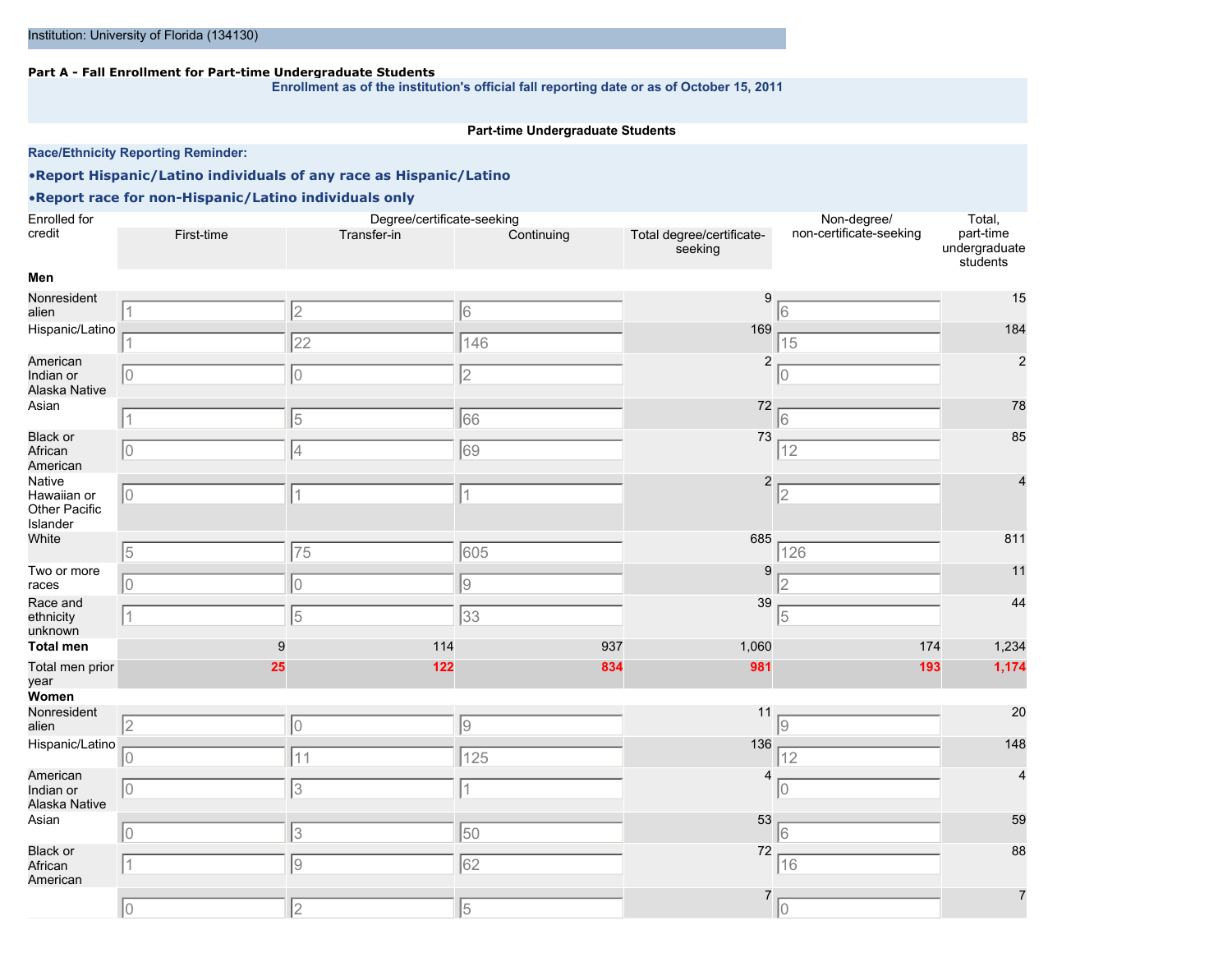| Native<br>Hawaiian or<br>Other Pacific<br>Islander |               |     |       |       |      |       |
|----------------------------------------------------|---------------|-----|-------|-------|------|-------|
| White                                              | 8             | 49  | 467   | 524   | .111 | 635   |
| Two or more<br>races                               |               |     | 12    | 13    |      | 14    |
| Race and<br>ethnicity<br>unknown                   | 10            |     | 35    | 38    | 18   | 46    |
| <b>Total women</b>                                 | $\bigcirc$ 11 | 81  | 766   | 858   | 163  | 1,021 |
| Total women<br>prior year                          | 27            | 77  | 748   | 852   | 159  | 1,011 |
| <b>Grand total</b><br>(men+women)                  | 20            | 195 | 1,703 | 1,918 | 337  | 2,255 |
| Grand total<br>(men+women)<br>prior year           | 52            | 199 | 1,582 | 1,833 | 352  | 2,185 |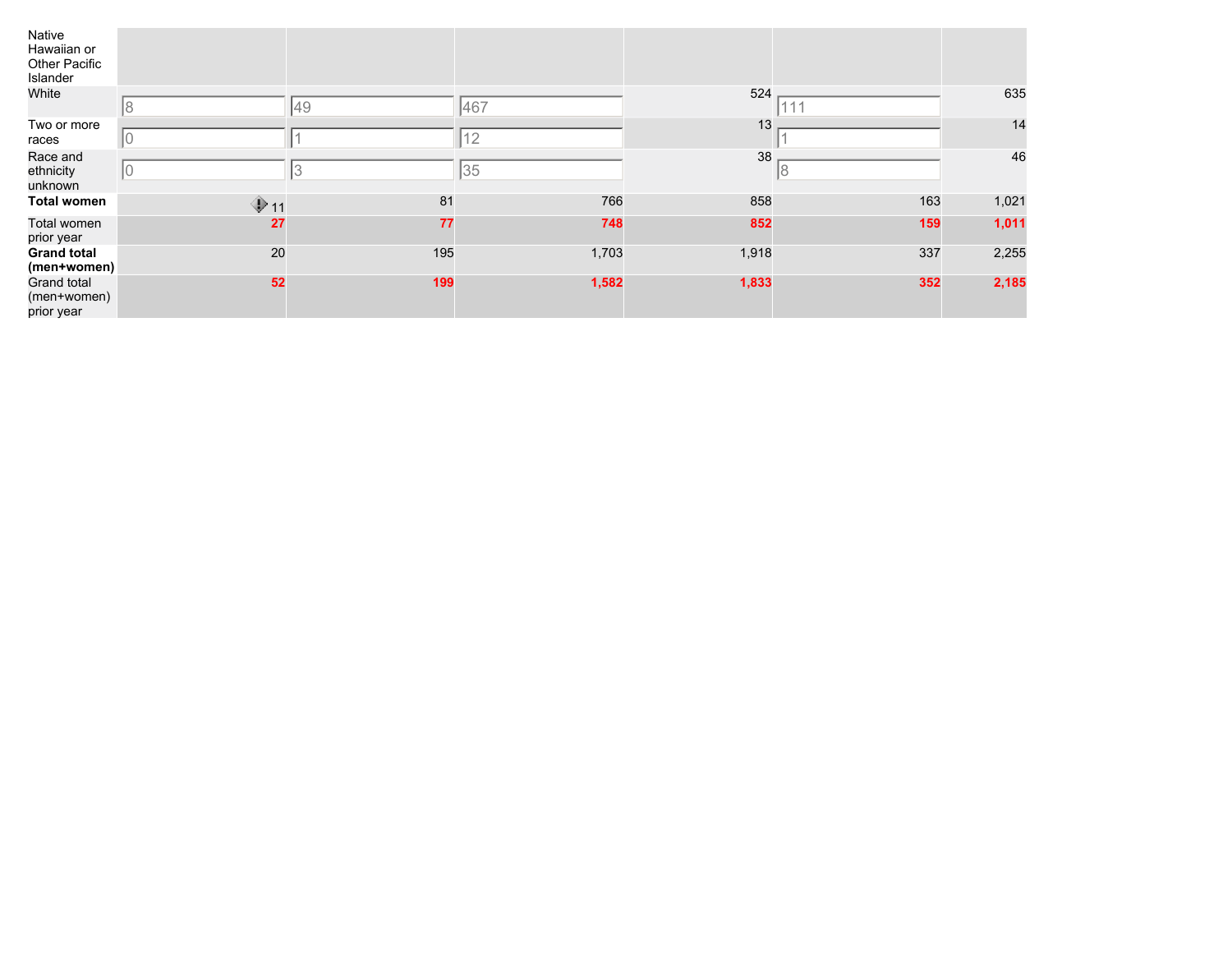### **Part A - Fall Enrollment for Graduate Students**

**Enrollment as of the institution's official fall reporting date or as of October 15, 2011**

**Graduate Students**

**Race/Ethnicity Reporting Reminder:**

•**Report Hispanic/Latino individuals of any race as Hispanic/Latino**

•**Report race for non-Hispanic/Latino individuals only**

#### **Graduate Student Reporting Reminder:**

## •**Report all postbaccalaureate degree and certificate students as graduate students, including any doctor's-professional practice students (formerly first-professional)**

| <b>Enrolled for credit</b>                   | <b>Total full-time</b> | Total part-time | Total graduate<br>students |
|----------------------------------------------|------------------------|-----------------|----------------------------|
| Men                                          |                        |                 |                            |
| Nonresident alien                            | 2,126                  | 245             | 2,371                      |
| Hispanic/Latino                              | 450                    | 154             | 604                        |
| American Indian or Alaska Native             | 14                     | 18              | 22                         |
| Asian                                        | 385                    | 121             | 506                        |
| <b>Black or African American</b>             | 203                    | 96              | 299                        |
| Native Hawaiian or Other Pacific<br>Islander | 5                      | 3               | 8                          |
| White                                        | 2,965                  | 1,193           | 4,158                      |
| Two or more races                            | 59                     | 20              | 79                         |
| Race and ethnicity unknown                   | 245                    | 78              | 323                        |
| <b>Total men</b>                             | 6,452                  |                 | 1,918<br>8,370             |
| Total men prior year                         | 6,585                  |                 | 1,877<br>8,462             |
| Women                                        |                        |                 |                            |
| Nonresident alien                            | 1,255                  | 175             | 1,430                      |
| Hispanic/Latino                              | 562                    | 233             | 795                        |
| American Indian or Alaska Native             | 23                     | 11              | 34                         |
| Asian                                        | 455                    | 137             | 592                        |
| <b>Black or African American</b>             | 341                    | 195             | 536                        |
| Native Hawaiian or Other Pacific<br>Islander | 7                      | 2               | 9                          |
| White                                        |                        |                 | 4,855                      |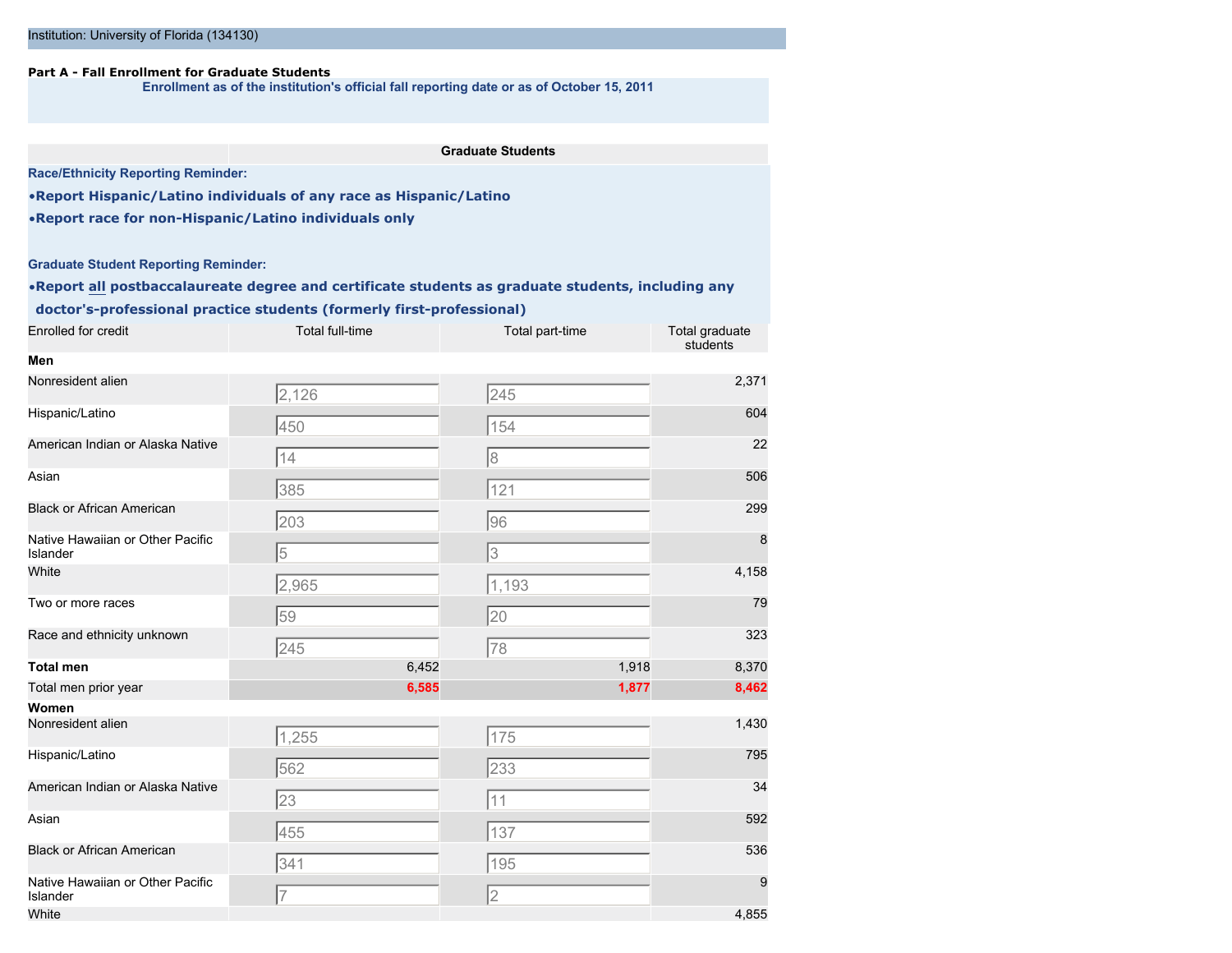|                                       | 3,255  | 1,600 |        |
|---------------------------------------|--------|-------|--------|
| Two or more races                     | 164    | 24    | 88     |
| Race and ethnicity unknown            | 192    | 90    | 282    |
| <b>Total women</b>                    | 6,154  | 2,467 | 8,621  |
| Total women prior year                | 6,233  | 2,472 | 8,705  |
| Grand total (men+women)               | 12,606 | 4,385 | 16,991 |
| Grand total (men+women) prior<br>year | 12,818 | 4,349 | 17,167 |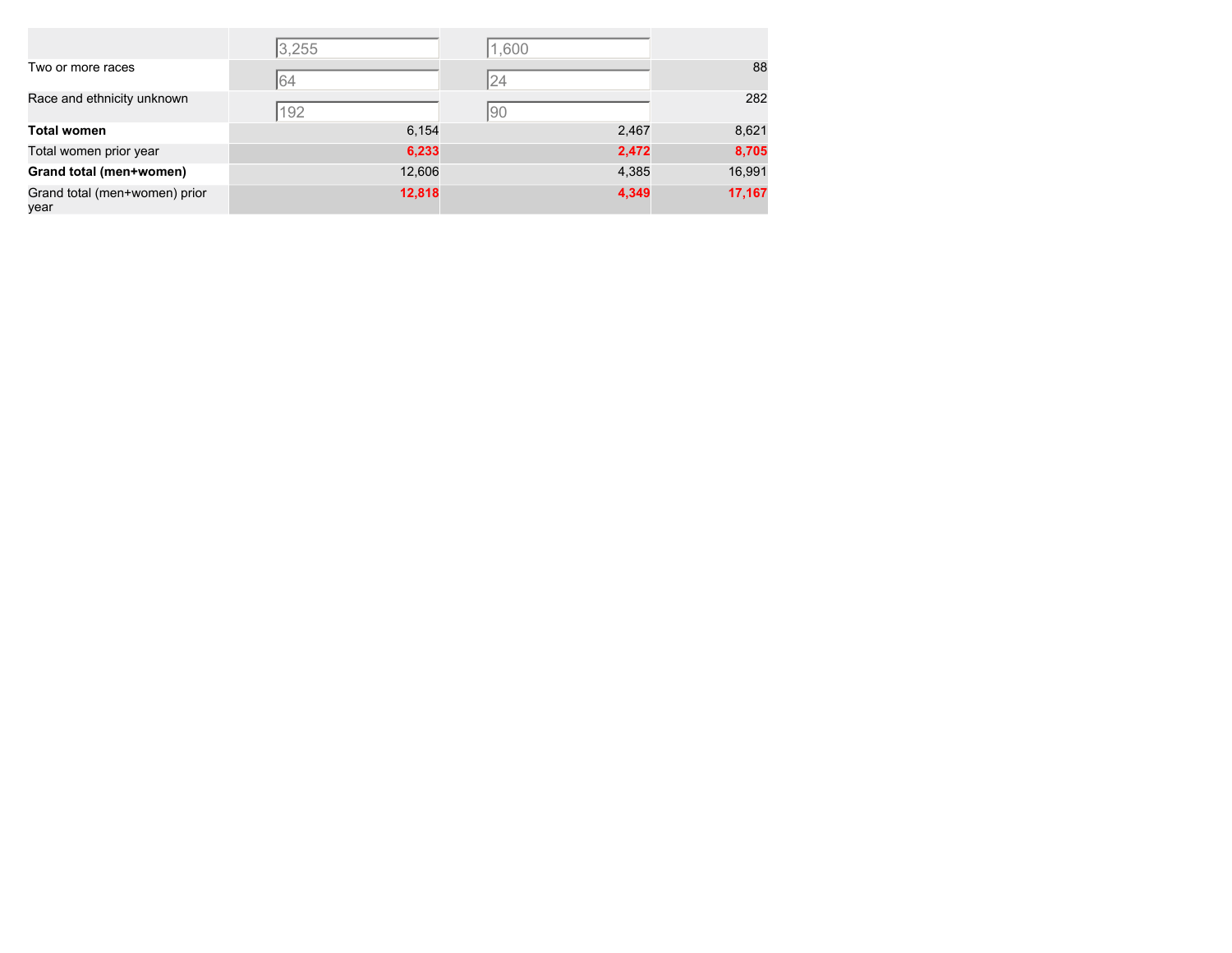## Institution: University of Florida (134130)

## **Part A - Fall Enrollment Summary**

|                                           | <b>Fall Enrollment Summary</b> |                             |                              |
|-------------------------------------------|--------------------------------|-----------------------------|------------------------------|
| Students enrolled for credit              | Total full-time<br>students    | Total part-time<br>students | Grand total,<br>all students |
| Men                                       |                                |                             |                              |
| Nonresident alien                         | 2,313                          | 260                         | 2,573                        |
| Hispanic/Latino                           | 2,704                          | 338                         | 3,042                        |
| American Indian or Alaska Native          | 61                             | 10                          | 71                           |
| Asian                                     | 1,572                          | 199                         | 1,771                        |
| <b>Black or African American</b>          | 1,089                          | 181                         | 1,270                        |
| Native Hawaiian or Other Pacific Islander | 38                             | 7                           | 45                           |
| White                                     | 11,027                         | 2,004                       | 13,031                       |
| Two or more races                         | 347                            | 31                          | 378                          |
| Race and ethnicity unknown                | 632                            | 122                         | 754                          |
| <b>Total men</b>                          | 19,783                         | 3,152                       | 22,935                       |
| Women                                     |                                |                             |                              |
| Nonresident alien                         | 1,424                          | 195                         | 1,619                        |
| Hispanic/Latino                           | 3,634                          | 381                         | 4,015                        |
| American Indian or Alaska Native          | 77                             | 15                          | 92                           |
| Asian                                     | 1,777                          | 196                         | 1,973                        |
| <b>Black or African American</b>          | 2,112                          | 283                         | 2,395                        |
| Native Hawaiian or Other Pacific Islander | 80                             | 9                           | 89                           |
| White                                     | 12,943                         | 2,235                       | 15,178                       |
| Two or more races                         | 478                            | 38                          | 516                          |
| Race and ethnicity unknown                | 641                            | 136                         | 777                          |
| <b>Total women</b>                        | 23,166                         | 3,488                       | 26,654                       |
| Grand Total (men+women)                   | 42,949                         | 6,640                       | 49,589                       |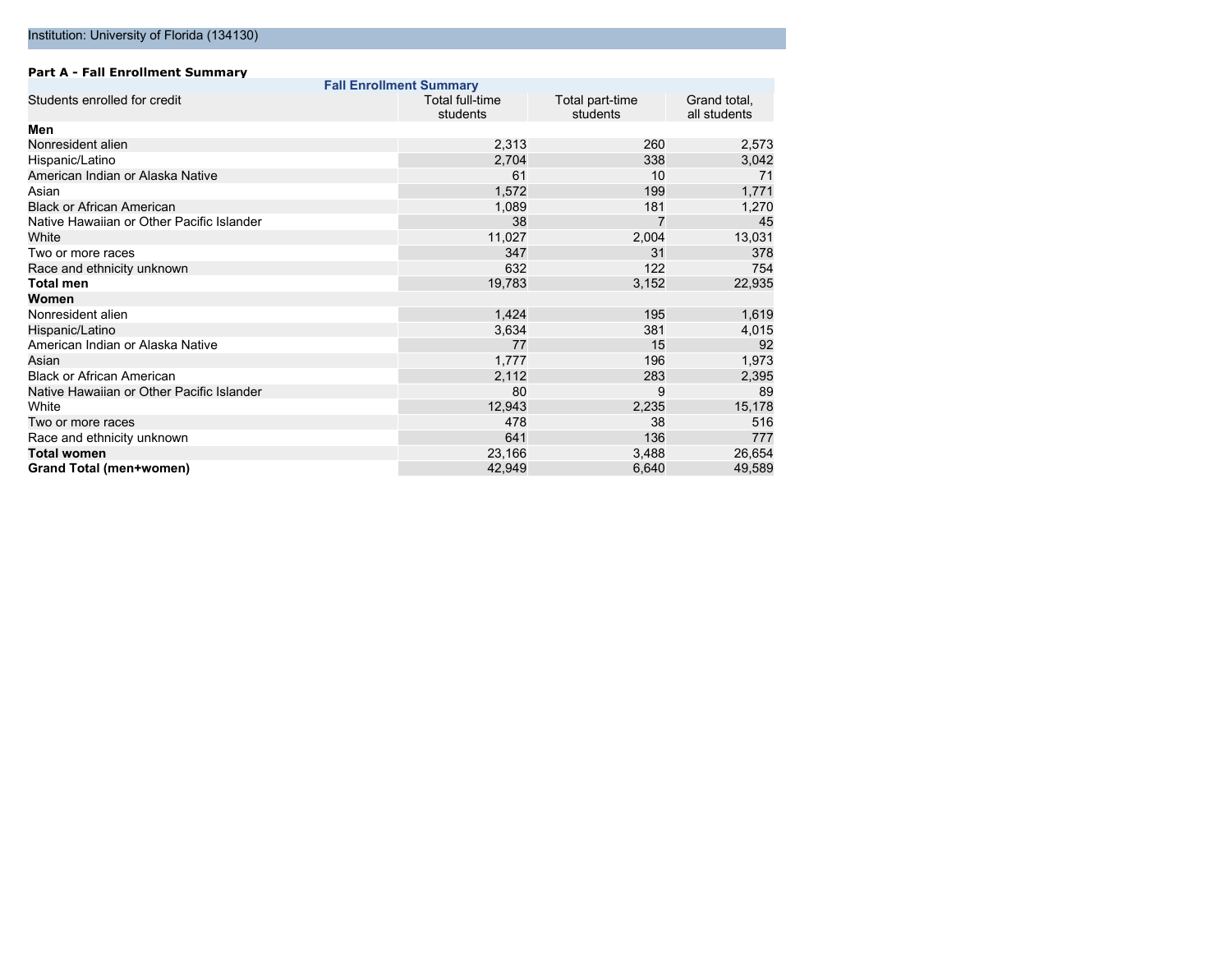#### **Part B: Fall Enrollment by Age and Gender for Full-time Undergraduate Students Enrollment as of the institution's official fall reporting date or as of October 15, 2011**

| Age                                                  | <b>Full-time Undergraduate Students</b> |        |  |
|------------------------------------------------------|-----------------------------------------|--------|--|
|                                                      | Men                                     | Women  |  |
| Under 18                                             | 33                                      | 64     |  |
| 18-19                                                | 4,391                                   | 6,373  |  |
| $20 - 21$                                            | 5,500                                   | 7,910  |  |
| $22 - 24$                                            | 2,762                                   | 2,346  |  |
| 25-29                                                | 444                                     | 193    |  |
| 30-34                                                | 109                                     | 57     |  |
| 35-39                                                | 48                                      | 28     |  |
| 40-49                                                | 33                                      | 30     |  |
| 50-64                                                | 11                                      | 10     |  |
| 65 and over                                          | $\overline{0}$                          | 0      |  |
| Age unknown/unreported                               | $\mathbf 0$                             |        |  |
| Total full-time undergraduate students (from part A) | 13,331                                  | 17,012 |  |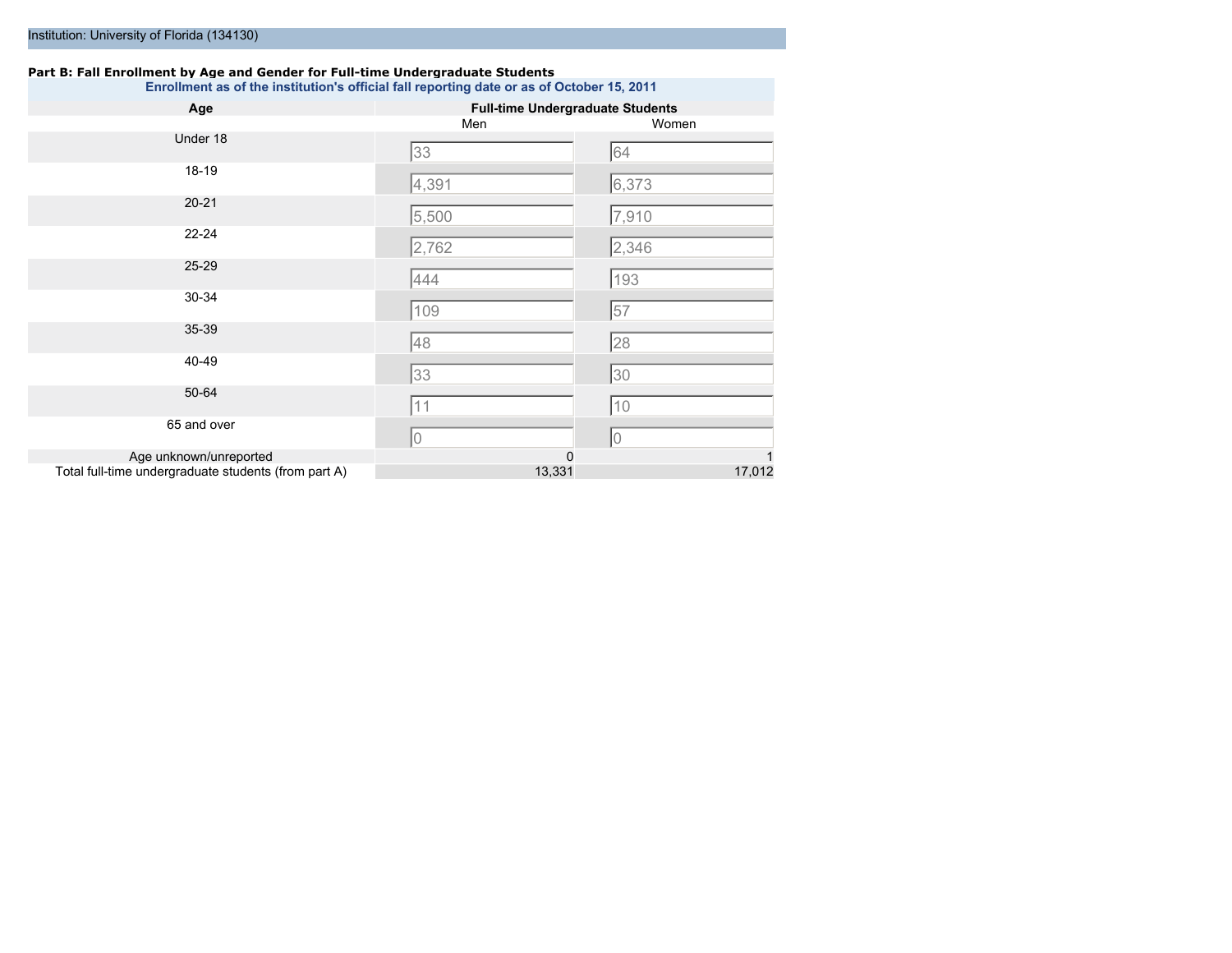#### **Part B - Fall Enrollment by Age and Gender for Part-time Undergraduate Students Enrollment as of the institution's official fall reporting date or as of October 15, 2011**

| Age                                                  | Part-time Undergraduate Students |       |  |  |
|------------------------------------------------------|----------------------------------|-------|--|--|
|                                                      | Men                              | Women |  |  |
| Under 18                                             | 12                               | 18    |  |  |
| 18-19                                                | 43                               | 55    |  |  |
| $20 - 21$                                            | 154                              | 183   |  |  |
| 22-24                                                | 525                              | 390   |  |  |
| 25-29                                                | 223                              | 144   |  |  |
| 30-34                                                | 113                              | 83    |  |  |
| 35-39                                                | 76                               | 49    |  |  |
| 40-49                                                | 63                               | 67    |  |  |
| 50-64                                                | 22                               | 32    |  |  |
| 65 and over                                          | 3                                | 10    |  |  |
| Age unknown/unreported                               | $\mathbf 0$                      | 0     |  |  |
| Total part-time undergraduate students (from part A) | 1,234                            | 1,021 |  |  |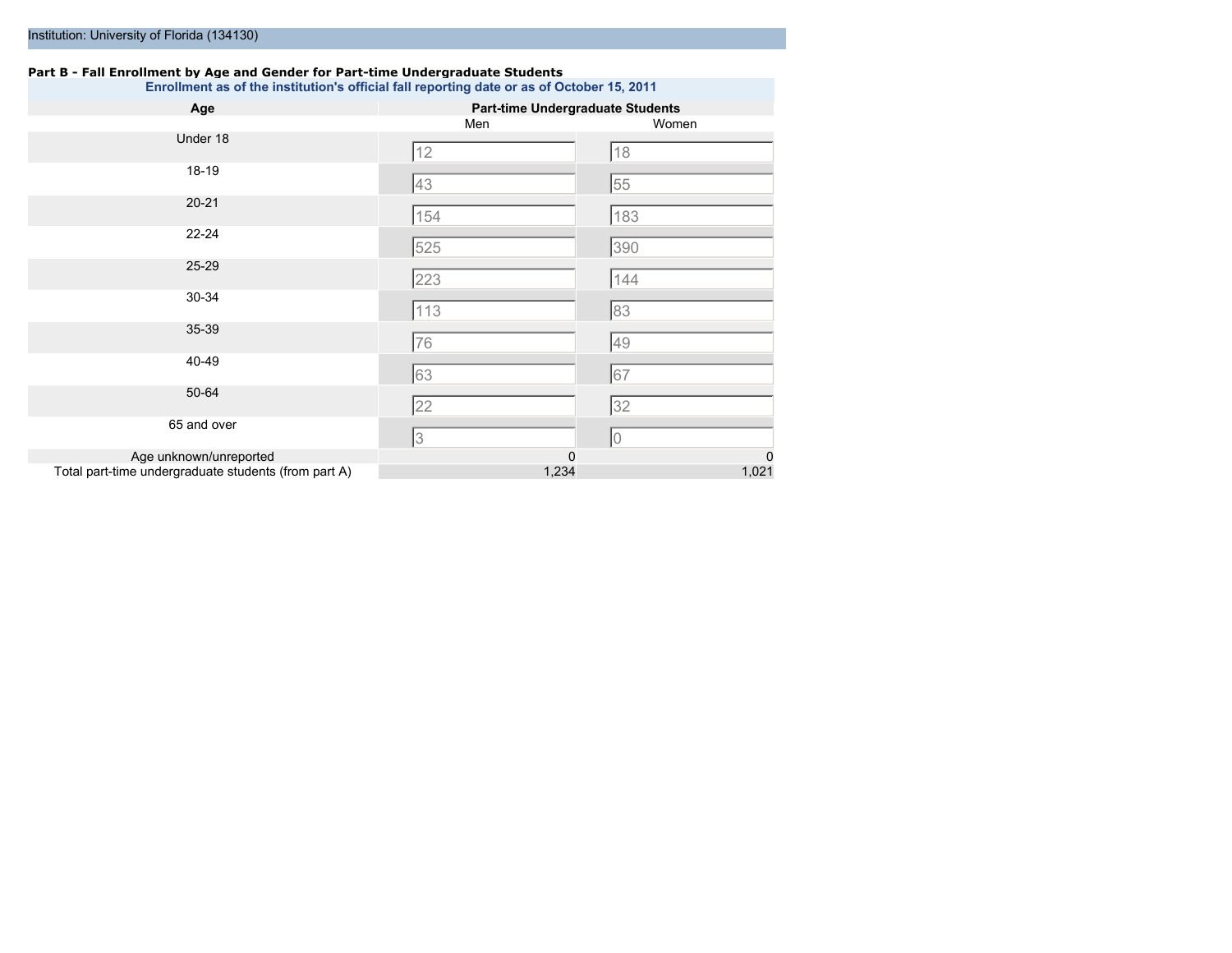#### **Part B - Fall Enrollment by Age and Gender for Full-time Graduate Students**

| Enrollment as of the institution's official fall reporting date or as of October 15, 2011 |                                    |       |  |  |  |
|-------------------------------------------------------------------------------------------|------------------------------------|-------|--|--|--|
| Age                                                                                       | <b>Full-time Graduate Students</b> |       |  |  |  |
|                                                                                           | Men                                | Women |  |  |  |
| Under 18                                                                                  |                                    |       |  |  |  |
| 18-19                                                                                     | 2                                  | 3     |  |  |  |
| $20 - 21$                                                                                 | 156                                | 172   |  |  |  |
| 22-24                                                                                     | 2,390                              | 2,610 |  |  |  |
| 25-29                                                                                     | 2,509                              | 2,178 |  |  |  |
| 30-34                                                                                     | 842                                | 661   |  |  |  |
| 35-39                                                                                     | 317                                | 232   |  |  |  |
| 40-49                                                                                     | 186                                | 220   |  |  |  |
| 50-64                                                                                     | 47                                 | 76    |  |  |  |
| 65 and over                                                                               | 3                                  |       |  |  |  |
| Age unknown/unreported                                                                    | 0                                  | 0     |  |  |  |
| Total full-time graduate students (from part A)                                           | 6,452                              | 6,154 |  |  |  |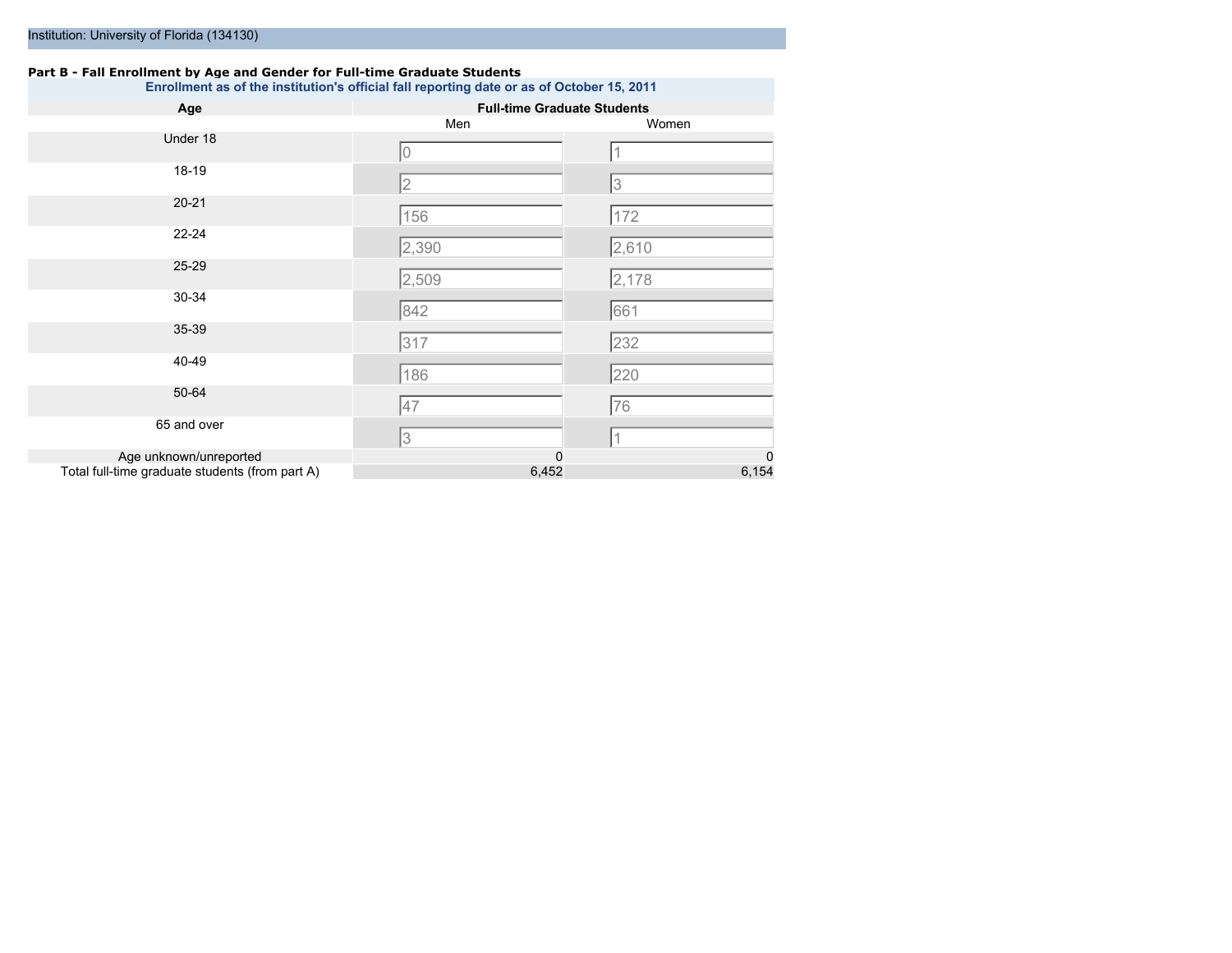#### **Part B - Fall Enrollment by Age and Gender for Part-time Graduate Students**

**Enrollment as of the institution's official fall reporting date or as of October 15, 2011**

| Age                                             | <b>Part-time Graduate Students</b> |       |  |  |
|-------------------------------------------------|------------------------------------|-------|--|--|
|                                                 | Men                                | Women |  |  |
| Under 18                                        | 10                                 | 10    |  |  |
| 18-19                                           | 10                                 | 10    |  |  |
| $20 - 21$                                       | 2                                  | 2     |  |  |
| 22-24                                           | 199                                | 242   |  |  |
| 25-29                                           | 580                                | 663   |  |  |
| 30-34                                           | 448                                | 502   |  |  |
| 35-39                                           | 286                                | 314   |  |  |
| 40-49                                           | 277                                | 452   |  |  |
| 50-64                                           | 121                                | 286   |  |  |
| 65 and over                                     | 5                                  | 16    |  |  |
| Age unknown/unreported                          | $\mathbf 0$                        | 0     |  |  |
| Total part-time graduate students (from part A) | 1,918                              | 2,467 |  |  |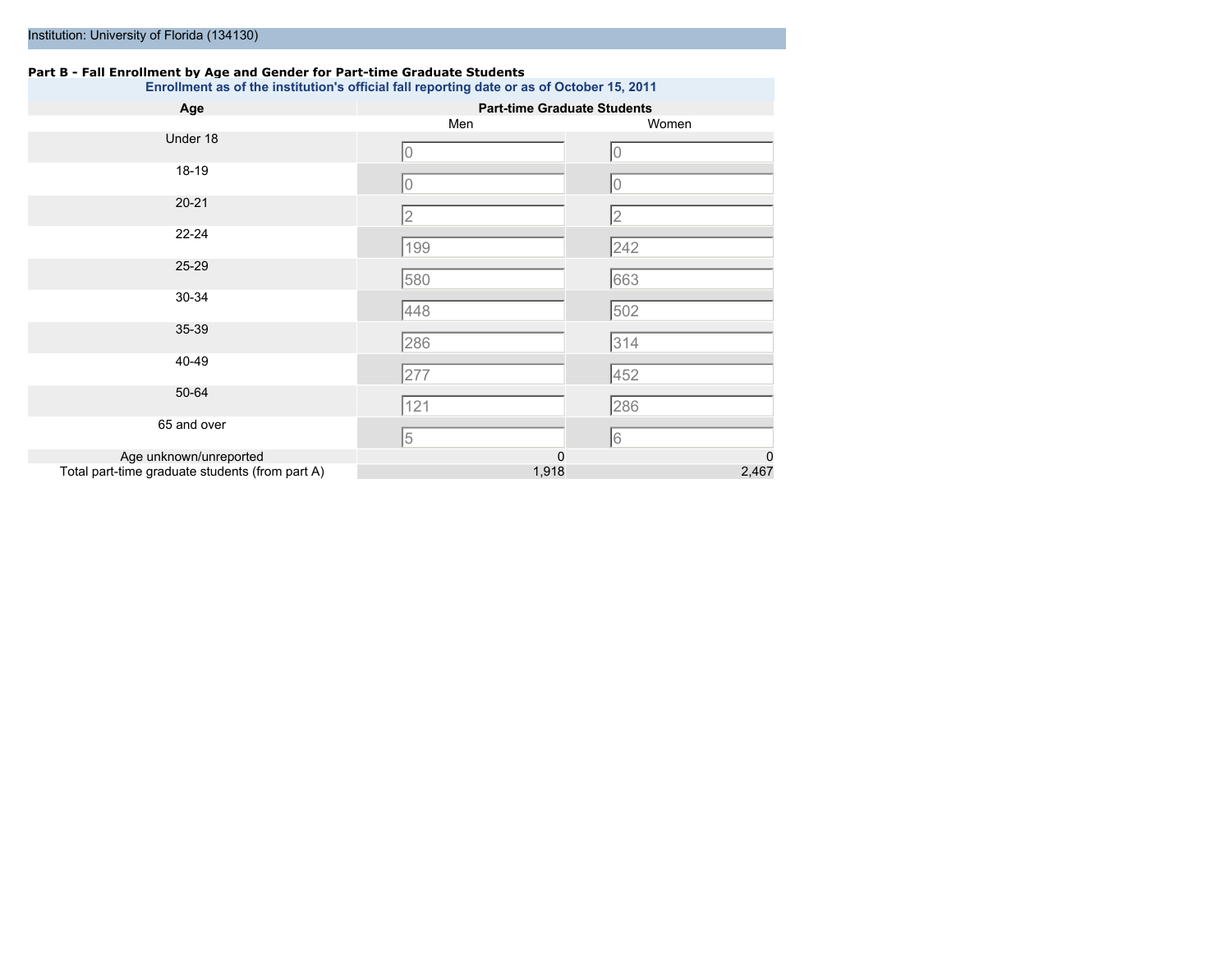#### **Part C - Screening Question**

 $\subset$ 

**Did any of your first-time degree/certificate-seeking undergraduate students (reported in Part A) enroll within 12 months of**

#### **graduating high school or receiving their GED?**

Yes, we have first-time students who enrolled within 12 months of their high school graduation.

No, we do not have any first-time students who enrolled within 12 months of their high school graduation.

**You may use the space below to provide context for the data you've reported above.**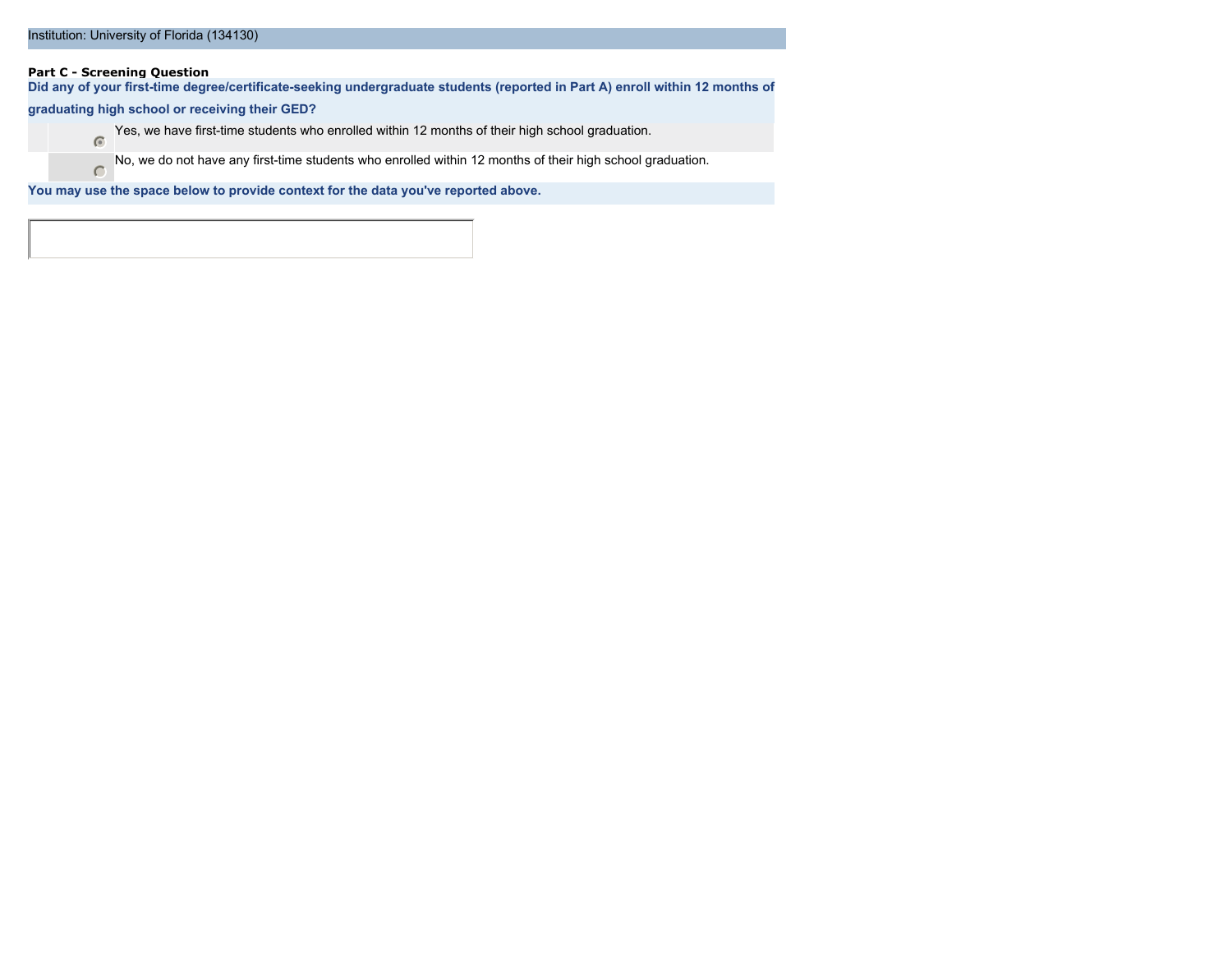#### **Part C - Residence of First-time Undergraduates**

| NOTE: These data are optional this year.              |           |                                                                                                 |                                                                                                                               |  |  |
|-------------------------------------------------------|-----------|-------------------------------------------------------------------------------------------------|-------------------------------------------------------------------------------------------------------------------------------|--|--|
|                                                       |           | Enrollment as of the institution's official fall reporting date or as of October 15, 2011       |                                                                                                                               |  |  |
| State of residence when student<br>was first admitted | FIPS Code | $\overline{\mathbf{x}}$ Total first-time<br>degree/certificate-seeking<br>undergraduates<br>(1) | Of students in column 1, those<br>who enrolled within 12 months<br>of high school graduation<br>or receiving their GED<br>(2) |  |  |
| Alabama                                               | 01        | $\overline{2}$                                                                                  | 2                                                                                                                             |  |  |
| Alaska                                                | 02        |                                                                                                 |                                                                                                                               |  |  |
| Arizona                                               | 04        | $\overline{3}$                                                                                  | 3                                                                                                                             |  |  |
| Arkansas                                              | 05        | 1                                                                                               |                                                                                                                               |  |  |
| California                                            | 06        | 12                                                                                              | 12                                                                                                                            |  |  |
| Colorado                                              | 08        | $\overline{8}$                                                                                  | 18                                                                                                                            |  |  |
| Connecticut                                           | 09        | 5                                                                                               | 5                                                                                                                             |  |  |
| Delaware                                              | 10        | 3                                                                                               | 3                                                                                                                             |  |  |
| District of Columbia                                  | 11        |                                                                                                 |                                                                                                                               |  |  |
| Florida                                               | 12        | 5,732                                                                                           | 5,639                                                                                                                         |  |  |
| Georgia                                               | 13        | 39                                                                                              | 36                                                                                                                            |  |  |
| Hawaii                                                | 15        | $\overline{2}$                                                                                  | l2                                                                                                                            |  |  |
| Idaho                                                 | 16        | $\overline{1}$                                                                                  | $\vert$ 1                                                                                                                     |  |  |
| Illinois                                              | 17        | 15                                                                                              | 15                                                                                                                            |  |  |
| Indiana                                               | 18        | $\overline{4}$                                                                                  | 4                                                                                                                             |  |  |
| lowa                                                  | 19        |                                                                                                 |                                                                                                                               |  |  |
| Kansas                                                | 20        |                                                                                                 |                                                                                                                               |  |  |
| Kentucky                                              | 21        | 3                                                                                               | 3                                                                                                                             |  |  |
| Louisiana                                             | 22        | 1                                                                                               | $\overline{1}$                                                                                                                |  |  |
| Maine                                                 | 23        | 1                                                                                               | 1                                                                                                                             |  |  |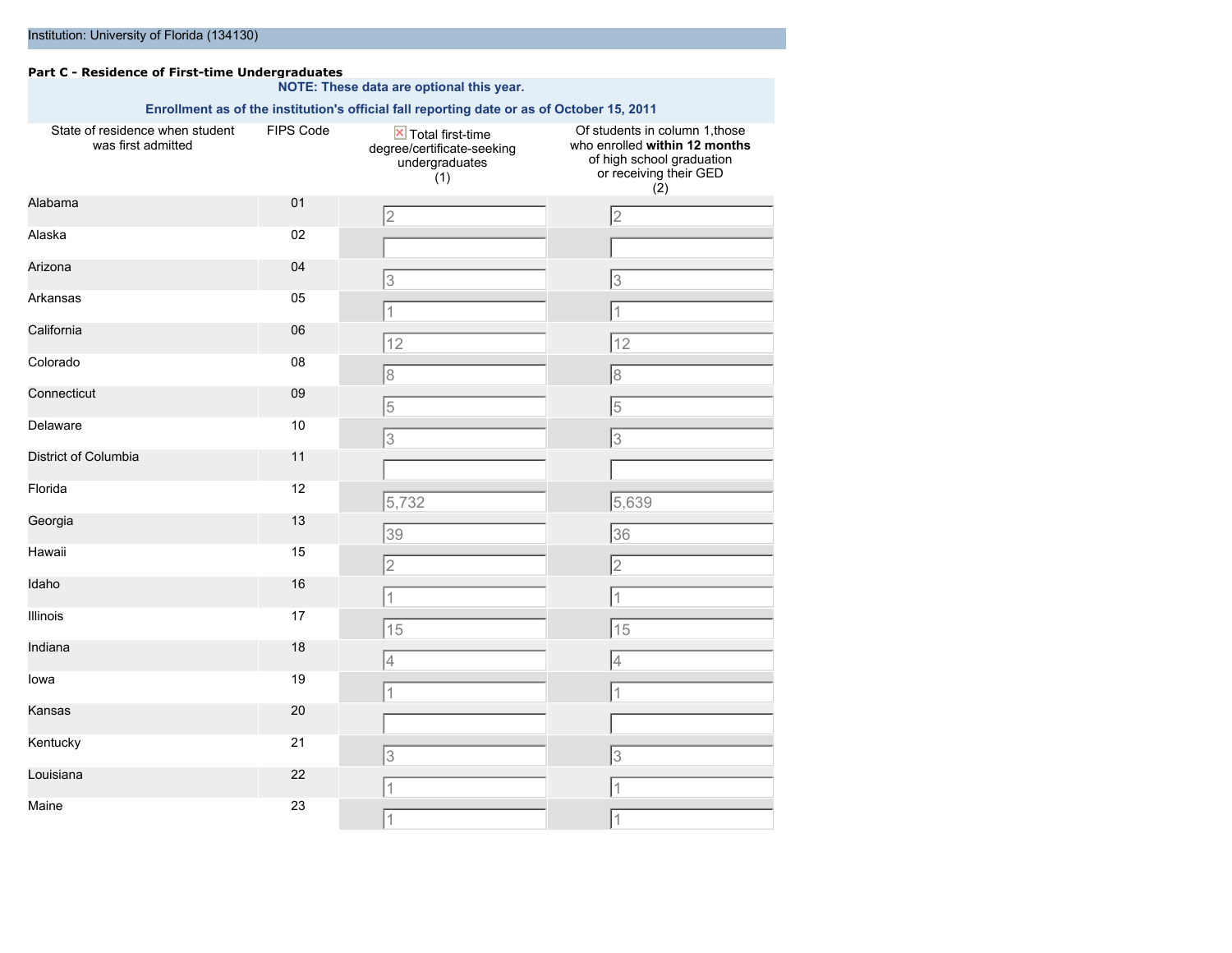#### **Part C - Residence of First-time Undergraduates**

| NOTE: These data are optional this year.                                                  |                  |                                                                         |                                                                                                                               |
|-------------------------------------------------------------------------------------------|------------------|-------------------------------------------------------------------------|-------------------------------------------------------------------------------------------------------------------------------|
| Enrollment as of the institution's official fall reporting date or as of October 15, 2011 |                  |                                                                         |                                                                                                                               |
| State of residence when student<br>was first admitted                                     | <b>FIPS Code</b> | Total first-time<br>degree/certificate-seeking<br>undergraduates<br>(1) | Of students in column 1, those<br>who enrolled within 12 months<br>of high school graduation<br>or receiving their GED<br>(2) |
| Maryland                                                                                  | 24               | 28                                                                      | 27                                                                                                                            |
| Massachusetts                                                                             | 25               | $\overline{7}$                                                          | $\overline{7}$                                                                                                                |
| Michigan                                                                                  | 26               | 3                                                                       | 3                                                                                                                             |
| Minnesota                                                                                 | 27               |                                                                         |                                                                                                                               |
| Mississippi                                                                               | 28               |                                                                         |                                                                                                                               |
| Missouri                                                                                  | 29               | 4                                                                       | 4                                                                                                                             |
| Montana                                                                                   | 30               |                                                                         |                                                                                                                               |
| Nebraska                                                                                  | 31               |                                                                         |                                                                                                                               |
| Nevada                                                                                    | 32               |                                                                         | 1                                                                                                                             |
| New Hampshire                                                                             | 33               | 1                                                                       | $\overline{\phantom{a}}$                                                                                                      |
| New Jersey                                                                                | 34               | 18                                                                      | 18                                                                                                                            |
| New Mexico                                                                                | 35               |                                                                         |                                                                                                                               |
| <b>New York</b>                                                                           | 36               | 53                                                                      | 52                                                                                                                            |
| North Carolina                                                                            | 37               | 14                                                                      | 13                                                                                                                            |
| North Dakota                                                                              | 38               |                                                                         |                                                                                                                               |
| Ohio                                                                                      | 39               | 12                                                                      | 12                                                                                                                            |
| Oklahoma                                                                                  | 40               |                                                                         |                                                                                                                               |
| Oregon                                                                                    | 41               | 5                                                                       | 5                                                                                                                             |
| Pennsylvania                                                                              | 42               | 18                                                                      | 18                                                                                                                            |
| Rhode Island                                                                              | 44               |                                                                         |                                                                                                                               |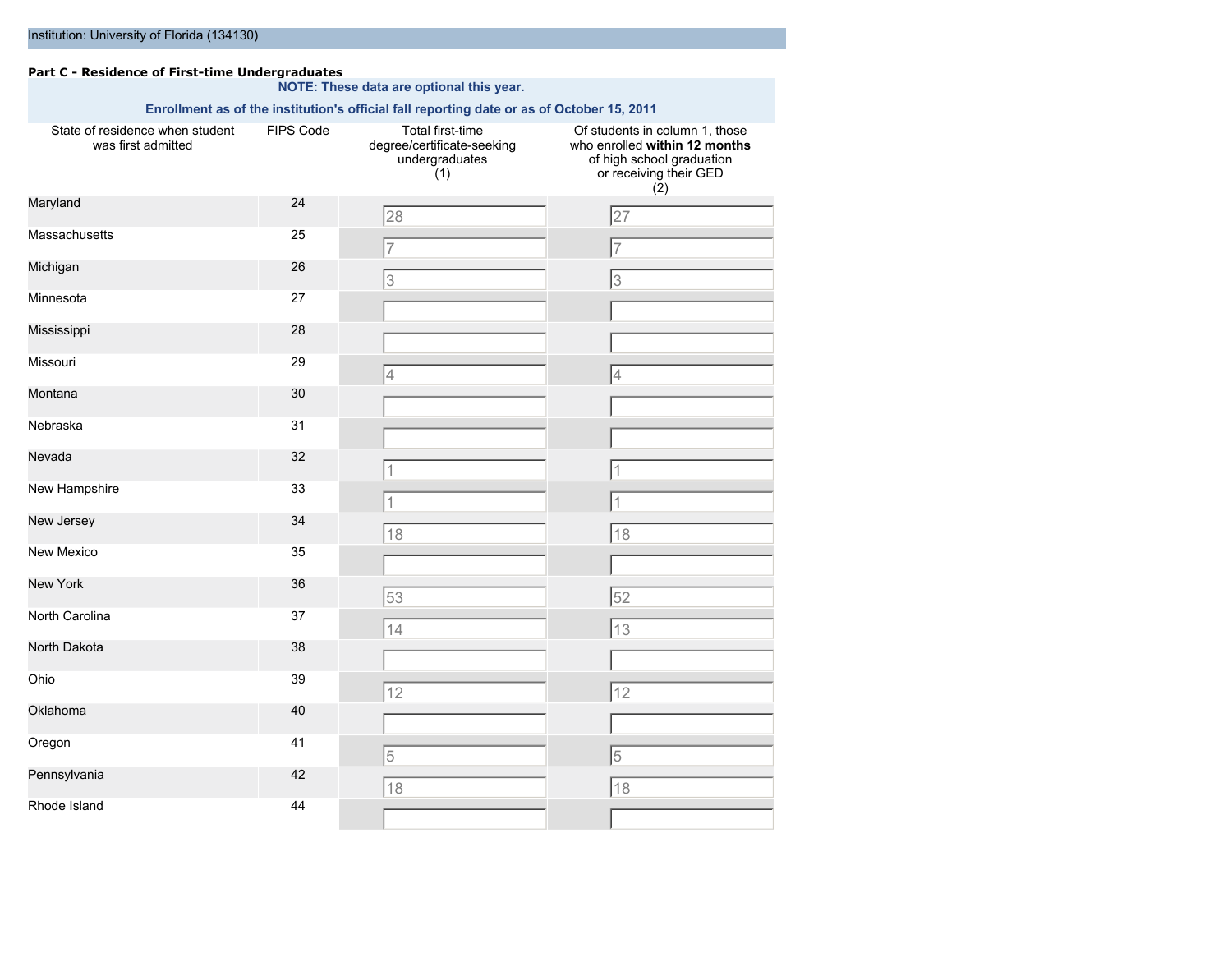#### **Part C - Residence of First-time Undergraduates NOTE: These data are optional this year.**

**Enrollment as of the institution's official fall reporting date or as of October 15, 2011** State of residence when student was first admitted FIPS Code Total first-time degree/certificate-seeking undergraduates (1) Of students in column 1, those who enrolled **within 12 months** of high school graduation or receiving their GED (2) South Carolina 45 South Dakota 46 Tennessee 47 Texas 48 Utah 49 Vermont 50 Virginia 51 Washington 53 West Virginia 64 Wisconsin 55 Wyoming 56 State Unknown 57 American Samoa 60 Federated States of Micronesia 64 Guam 66 Marshall Islands 68 Northern Marianas 69 Palau 70 Puerto Rico 72 Virgin Islands 78 Foreign Countries 90 Residence unknown/unreported 98 0 Total first-time degree/certificate-seeking undergraduates (from Part A) 6,429 6,322 **You may use the space below to provide context for the data you've reported above.** 5 5 1 1 10 10 10 **9** 25 24 1 1 8 <mark>6</mark> 7 7 365 365 365 365 366 367 368 368 369 361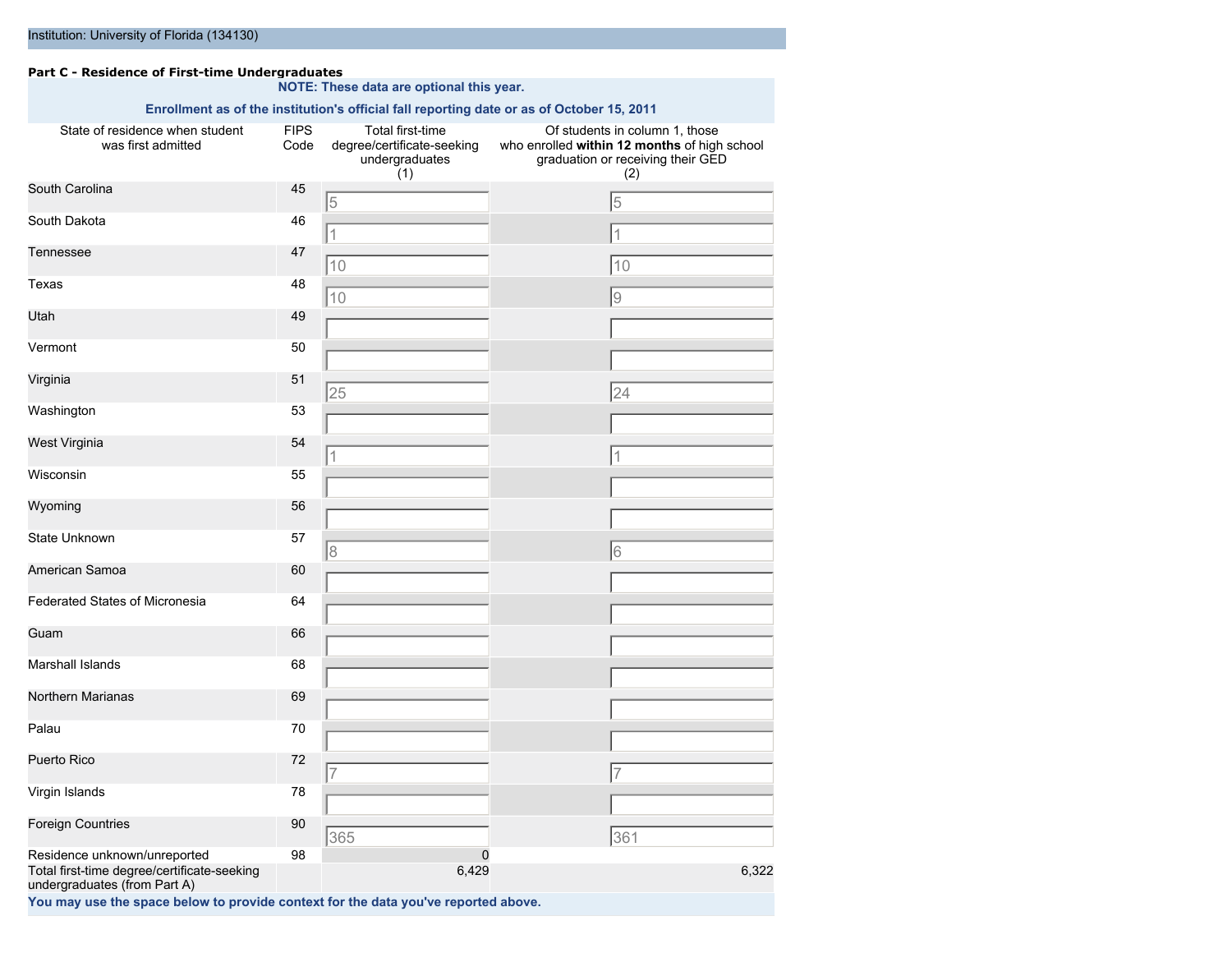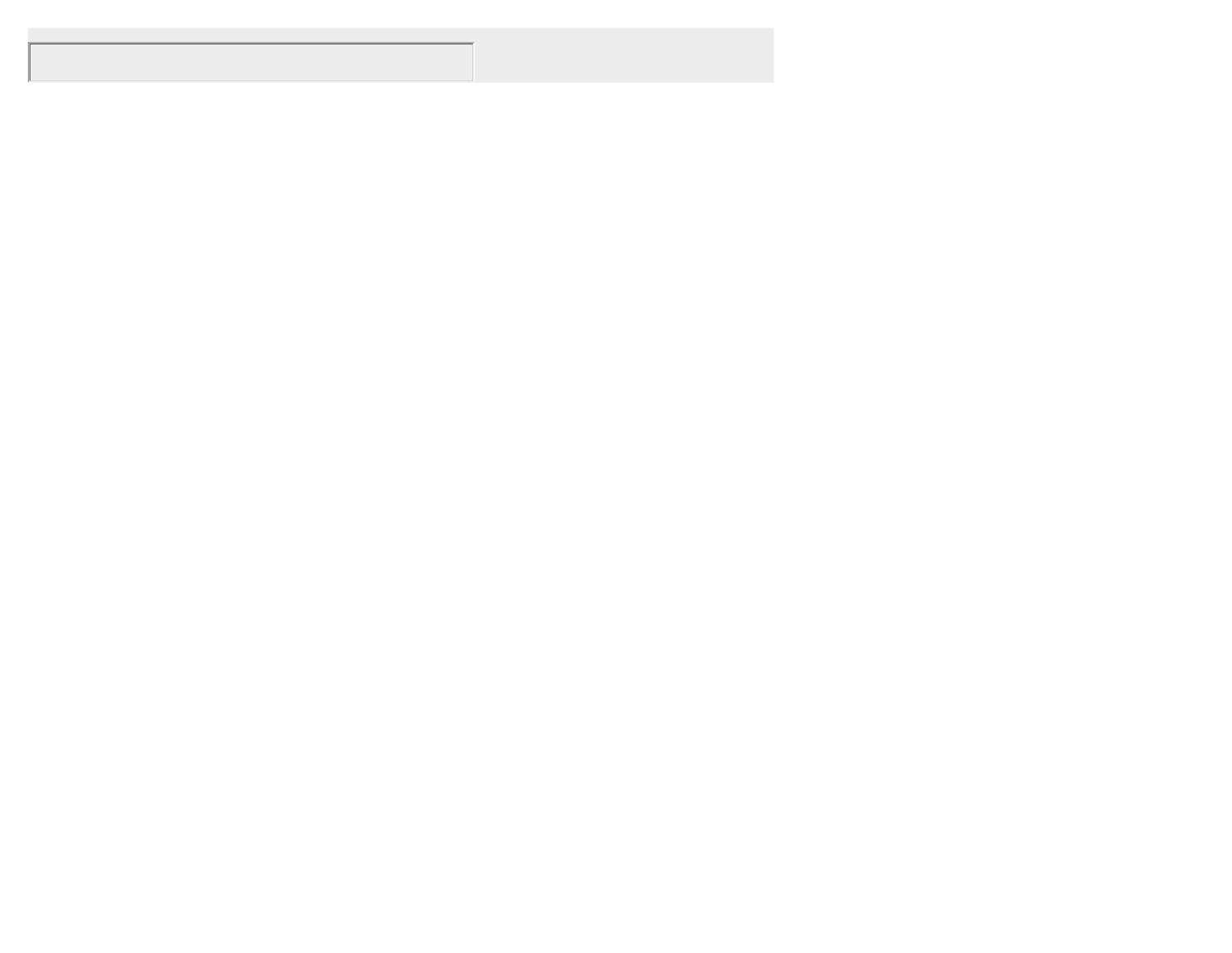## **Part D - Total Undergraduate Entering Class**

| <b>Total Undergraduate Entering Class, Fall 2011</b>                                                        |       |  |
|-------------------------------------------------------------------------------------------------------------|-------|--|
|                                                                                                             |       |  |
| D1 Total full-time, first-time degree/certificate-seeking undergraduates from Part A (GRS cohort)           | 6,409 |  |
| D2 Total first-time degree/certificate-seeking undergraduates (full-time + part-time) from Part A           | 6,429 |  |
| D3 Total transfer-in degree/certificate-seeking undergraduates (full-time + part-time) from Part A          | 1,784 |  |
| D4 Total non-degree/certificate-seeking undergraduates (full-time + part-time) from Part A                  | 610   |  |
| D5 Of the total non-degree/certificate-seeking undergraduates displayed on line D4, the number that         |       |  |
| are new to the institution in Fall 2011                                                                     | 394   |  |
| D6 Total entering students at the undergraduate level                                                       | 8,607 |  |
| <b>Note:</b> This is calculated as first-time students (line D2) + students transferring to the institution |       |  |
| (line D3) + non-degree/certificate-seeking undergraduates entering in Fall 2011 (line D5).                  |       |  |
| D7 Percentage of undergraduate entering class represented by your GRS cohort (line D1/line D6)              |       |  |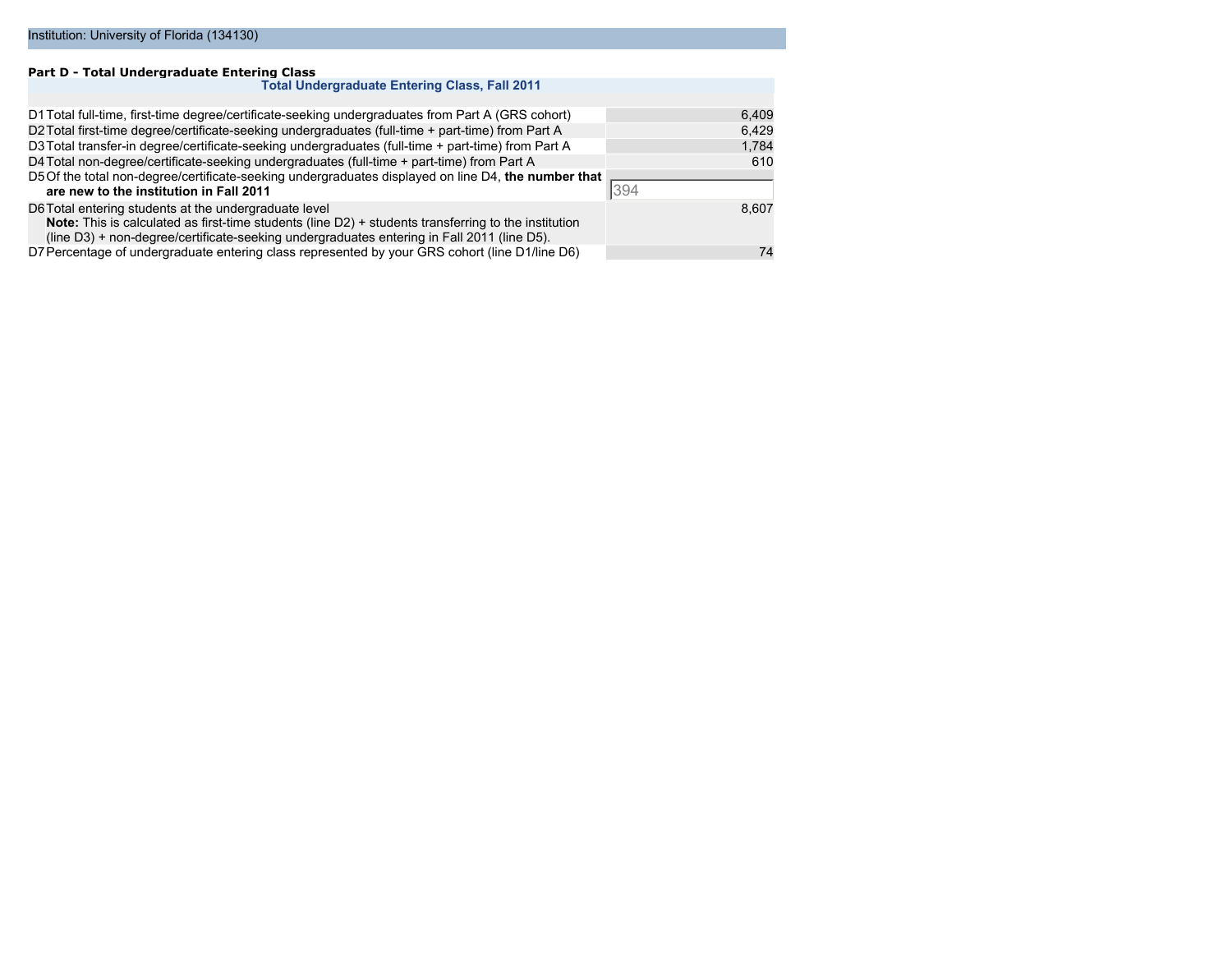#### **Part E - First-time Bachelor's Cohort Retention Rates (Full-time) Retention Rates**

**Full-time, First-time Bachelor's Cohort from Fall 2010**

**Academic reporters determine the cohort and retention as of the institution's official fall reporting date or as of October 15. Program reporters determine the cohort with enrollment any time between August 1 and October 31, 2010 and retention based on August 1, 2011.**

**The retention rate is calculated by the system after clicking "Save" on the screen. Exclusions are subtracted from the original cohort and the resulting adjusted cohort is used for calculating the retention rate.**

#### **Retention Data Reporting Reminders:**

- Include only **full-time, first-time bachelor's** students in this cohort.
- Determine the full-time cohort using Fall 2010 status (e.g. if a student was full-time in Fall 2010, report them in the full-time cohort regardless of their Fall 2011 status).
- If there are no students to report in the cohort, enter zero. Do not leave the field blank.<br>• Report in the exclusions box (line E2) the number of students from the cohort who left the
- Report in the exclusions box (line E2) the number of students from the cohort who left the institution for any of the following reasons: died or were totally and permanently disabled; to serve in the armed forces (including those called to active duty); to serve with a foreign aid service of the Federal Government (e.g. Peace Corps); or to serve on official church missions.

|    |                                                                                         |       |       | Prior year<br>data (Fall<br>2009 cohort) |      |
|----|-----------------------------------------------------------------------------------------|-------|-------|------------------------------------------|------|
|    | <b>FULL-TIME, FIRST-TIME BACHELOR'S COHORT RETENTION:</b>                               |       |       |                                          |      |
| E1 | Full-time, first-time Fall 2010 bachelor's cohort                                       | 6.329 |       | 6,301                                    |      |
| E2 | Exclusions from the Fall 2010 cohort                                                    |       |       |                                          |      |
| E3 | Adjusted Fall 2010 cohort (line E1- line E2)                                            |       | 6,329 | 6,301                                    |      |
| E4 | Students from Fall 2010 cohort still enrolled as of Fall 2011                           | 6,027 |       | 6,023                                    |      |
| E5 | Full-time, first-time Fall 2010 bachelor's cohort retention rate<br>(line E4 / line E3) |       | 95%   | -96                                      | $\%$ |

 $\overline{\mathbb{X}}$  You may use the space below to provide context for the data you've reported above.

**These context notes will be posted on the College Navigator website, and should be written to be understood by students and parents.**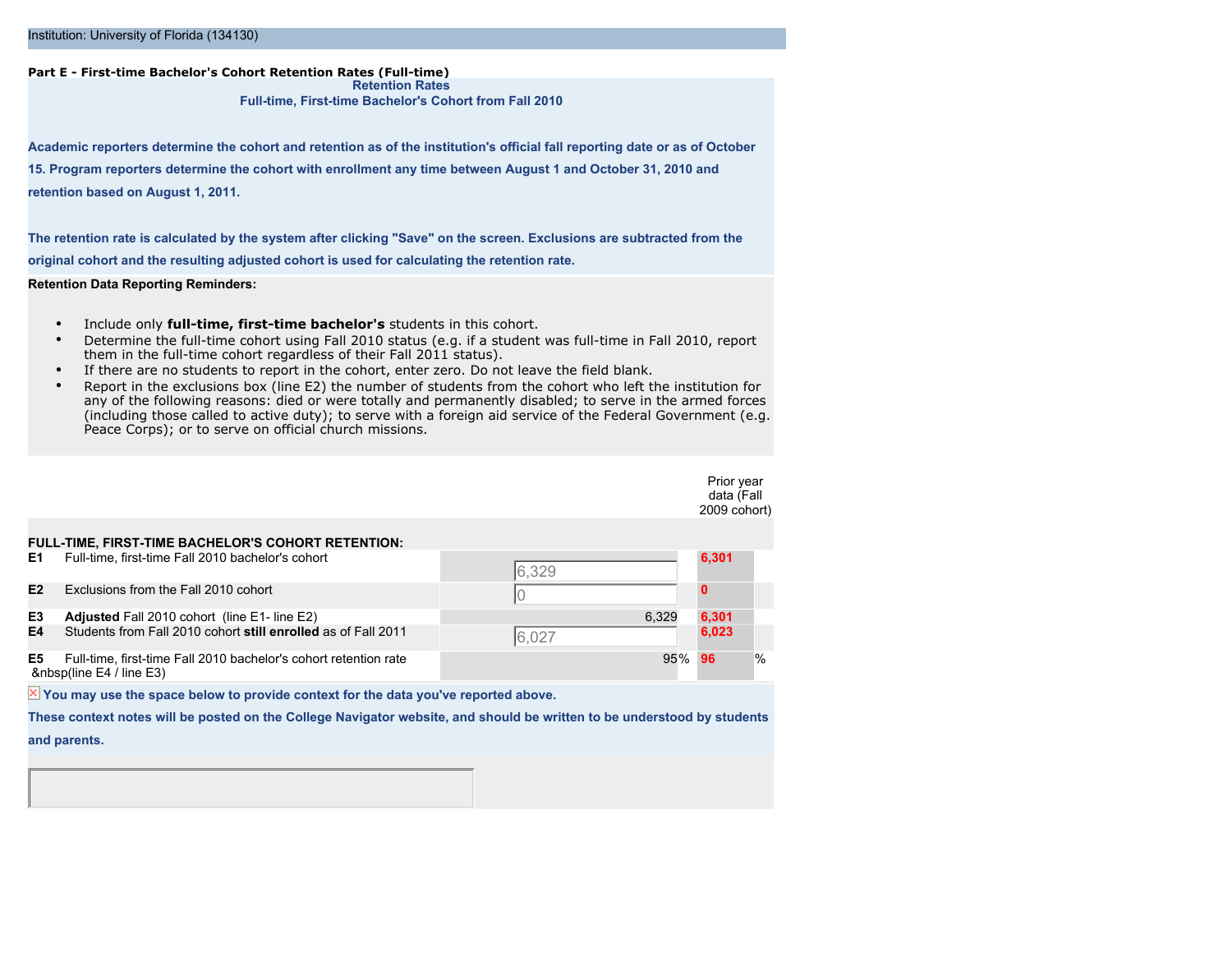#### **Part E - First-time Bachelor's Cohort Retention Rates (Part-time) Retention Rates**

**Part-time, First-time Bachelor's Cohort from Fall 2010**

**Academic reporters determine the cohort and retention as of the institution's official fall reporting date or as of October 15. Program reporters determine the cohort with enrollment any time between August 1 and October 31, 2010 and retention based on August 1, 2011.**

**The retention rate is calculated by the system after clicking "Save" on the screen. Exclusions are subtracted from the original cohort and the resulting adjusted cohort is used for calculating the retention rate.**

**Retention Data Reporting Reminders:**

- Include only **part-time, first-time bachelor's-seeking** students in this cohort.
- Determine part-time using Fall 2010 attendance status (e.g. if a student was part-time in Fall 2010, report them in the part-time cohort regardless of their Fall 2011 status).
- If there are no students to report in the cohort, enter zero. Do not leave the field blank.<br>• Report in the exclusions hox (line F7) the number of students from the cohort who left the
- Report in the exclusions box (line E7) the number of students from the cohort who left the institution for any of the following reasons: died or were totally and permanently disabled; to serve in the armed forces (including those called to active duty); to serve with a foreign aid service of the Federal Government (e.g. Peace Corps); or to serve on official church missions.

|                      |                                                                        |               | Prior year<br>data (Fall<br>2009<br>cohort) |               |
|----------------------|------------------------------------------------------------------------|---------------|---------------------------------------------|---------------|
|                      | PART-TIME, FIRST-TIME BACHELOR'S COHORT RETENTION:                     |               |                                             |               |
| E6                   | Part-time, first-time Fall 2010 bachelor's cohort                      | $\bigcirc$ 52 | 13                                          |               |
| E7                   | Exclusions from the Fall 2010 cohort                                   |               | 0                                           |               |
| E8                   | Adjusted Fall 2010 cohort (line E6 - line E7)                          | 52            | 13                                          |               |
| E9                   | Students from Fall 2010 cohort still enrolled as of Fall 2011          | 43            | -11                                         |               |
| E10<br>E9 / line E8) | Part-time, first-time Fall 2010 bachelor's cohort retention rate (line | 83%           | 85                                          | $\frac{0}{0}$ |

**X** You may use the space below to provide context for the data you've reported above.

**These context notes will be posted on the College Navigator website, and should be written to be understood by students and parents.**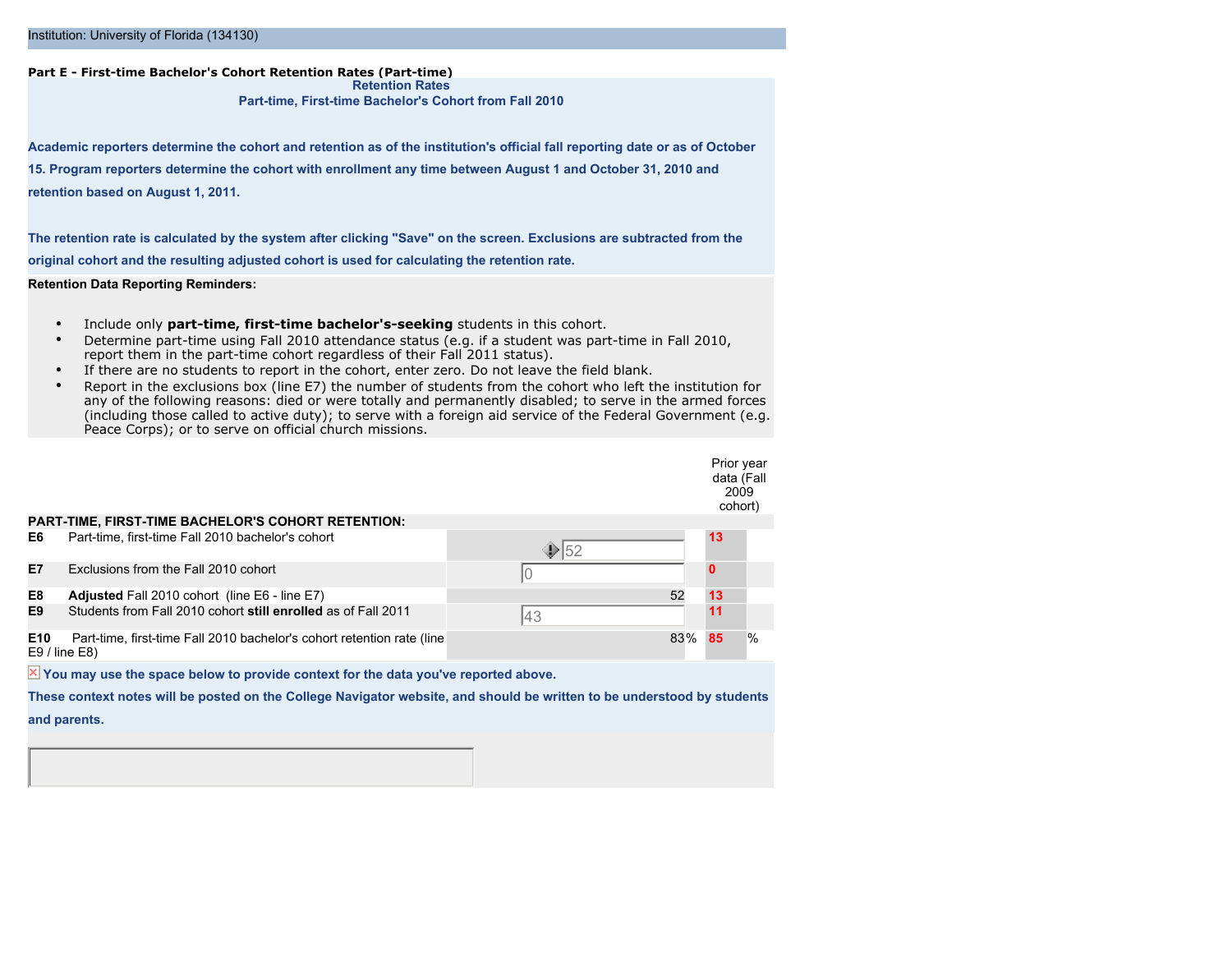| Institution: University of Florida (134130) |  |
|---------------------------------------------|--|
|---------------------------------------------|--|

#### **Part F - Student-to-Faculty Ratio**

**Please provide your institution's student-to-faculty ratio (i.e., student-to-instructional staff) for undergraduate programs for Fall 2011. The student-to-faculty ratio and any accompanying context that is provided will be displayed on College Navigator.**

**Note: Logic in this item is similar to item I-2 from the Common Data Set data collection.**

Click here to use a worksheet to help you determine the student-to-faculty ratio

| Student-to-faculty ratio            |    | to |
|-------------------------------------|----|----|
| Student-to-faculty ratio prior year | 21 | to |

 $\overline{\mathbb{X}}$  You may use the space below to provide context for the data you've reported above.

**These context notes will be posted on the College Navigator website, and should be written to be understood by students and parents.**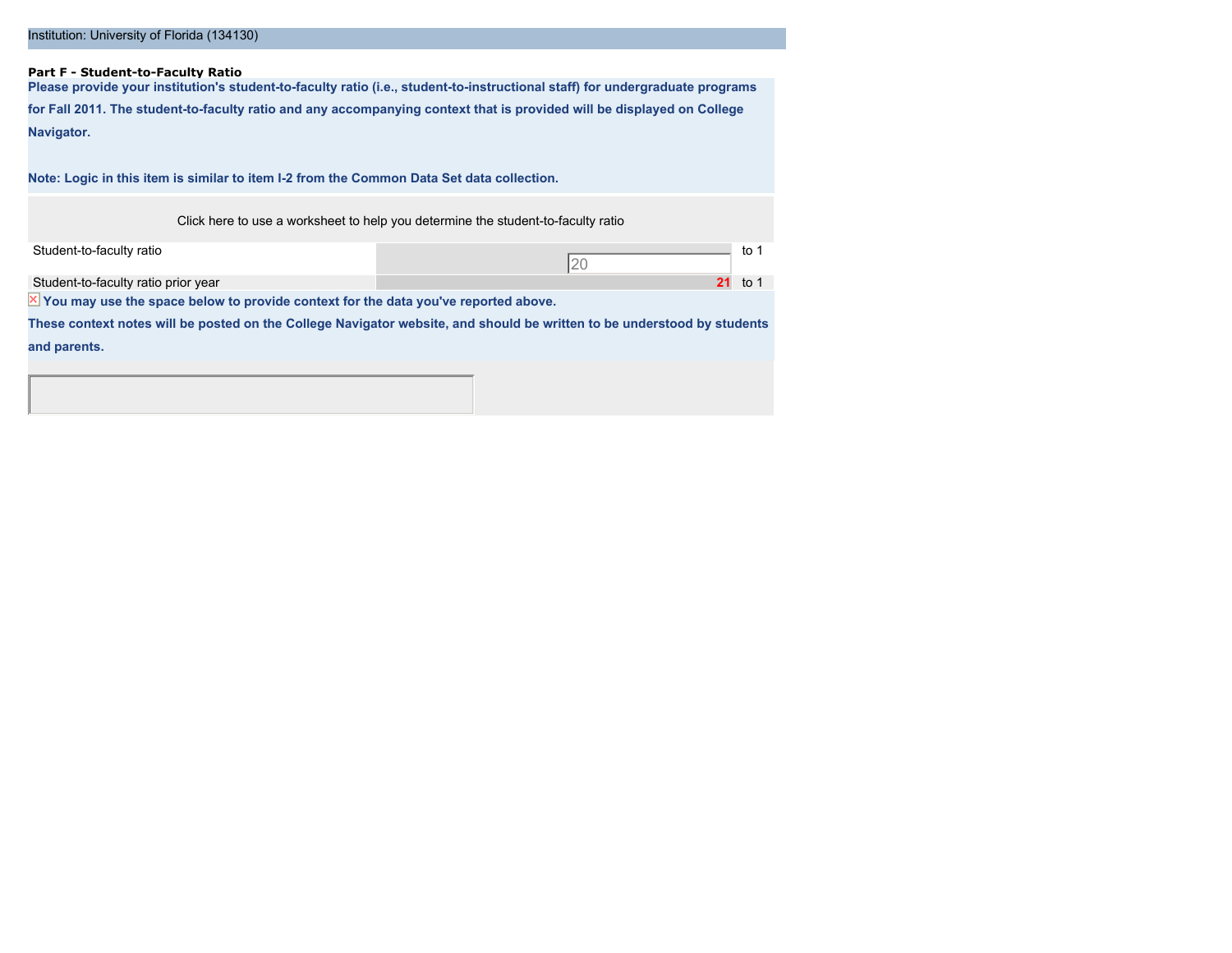#### **Summary**

## **Fall Enrollment Survey Summary Four-Year Institutions with Graduate Students**

IPEDS collects important information regarding your institution. All data reported in IPEDS survey components become available in the IPEDS Data Center and appear as aggregated data in various Department of Education reports. Additionally, some of the reported data appears specifically for your institution through the College Navigator website and is included in your institution's Data Feedback Report (DFR). The purpose of this summary is to provide you an opportunity to view some of the data that, when accepted through the IPEDS quality control process, will appear on the College Navigator website and/or your DFR. College Navigator is updated approximately three months after the data collection period closes and Data Feedback Reports will be available through the ExPT and sent to your institution's CEO in November 2012.

Please review your data for accuracy. If you have questions about the data displayed below after reviewing the data reported on the survey screens, please contact the IPEDS Help Desk at: 1-877-225-2568 or ipedshelp@rti.org.

| <b>Student Enrollment</b>            |         |
|--------------------------------------|---------|
| Total enrollment                     | 49,589  |
| Undergraduate enrollment             | 32,598  |
| Undergraduate transfer-in enrollment | 1,784   |
| Graduate enrollment                  | 16,991  |
|                                      |         |
| Student-to-faculty ratio             | 20 to 1 |

| <b>Student Characteristics (All Students)</b> |       |
|-----------------------------------------------|-------|
| Percent of all students who are female        | 54%   |
|                                               |       |
| Percent of all students by race/ethnicity:    |       |
| American Indian or Alaska Native              | $0\%$ |
| Asian                                         | 8%    |
| Black or African American                     | 7%    |
| Hispanic/Latino                               | 14%   |
| Native Hawaiian or Pacific Islander           | 0%    |
| White                                         | 57%   |
| Two or More Races                             | 2%    |
| Race and ethnicity unknown                    | 3%    |
| Nonresident alien                             | 8%    |

| <b>Undergraduate Student Characteristics</b> |     |
|----------------------------------------------|-----|
| Percent of undergraduates who are female     | 55% |
| Percent of undergraduates who are full-time  | 93% |
|                                              |     |
| Percent of undergraduates by race/ethnicity: |     |
| American Indian or Alaska Native             | 0%  |
| Asian                                        | 8%  |
| <b>Black or African American</b>             | 9%  |
| Hispanic/Latino                              | 17% |
| Native Hawaiian or Pacific Islander          | 0%  |